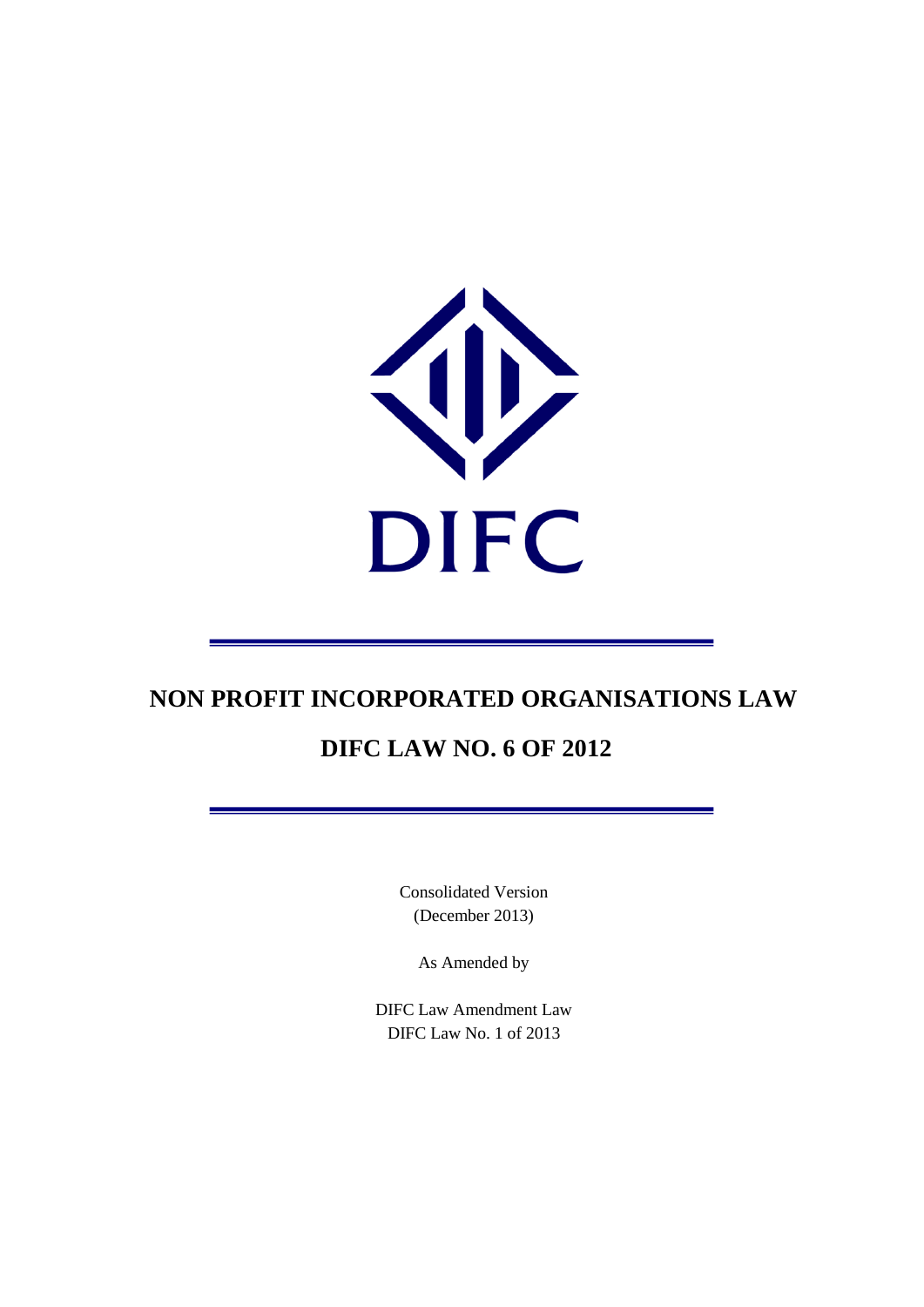

## **CONTENTS**

| 1.               |  |  |
|------------------|--|--|
| 2.               |  |  |
| 3.               |  |  |
| $\overline{4}$ . |  |  |
| 5.               |  |  |
| 6.               |  |  |
| 7.               |  |  |
| 8.               |  |  |
|                  |  |  |
| 9.               |  |  |
| 10.              |  |  |
| 11.              |  |  |
|                  |  |  |
| 12.              |  |  |
| 13.              |  |  |
| 14.              |  |  |
| 15.              |  |  |
| 16.              |  |  |
| 17.              |  |  |
| 18.              |  |  |
|                  |  |  |
| 19.              |  |  |
| 20.              |  |  |
| 21.              |  |  |
|                  |  |  |
| 22.              |  |  |
| 23.              |  |  |
| 24.              |  |  |
| 25.              |  |  |
|                  |  |  |
| 26.              |  |  |
|                  |  |  |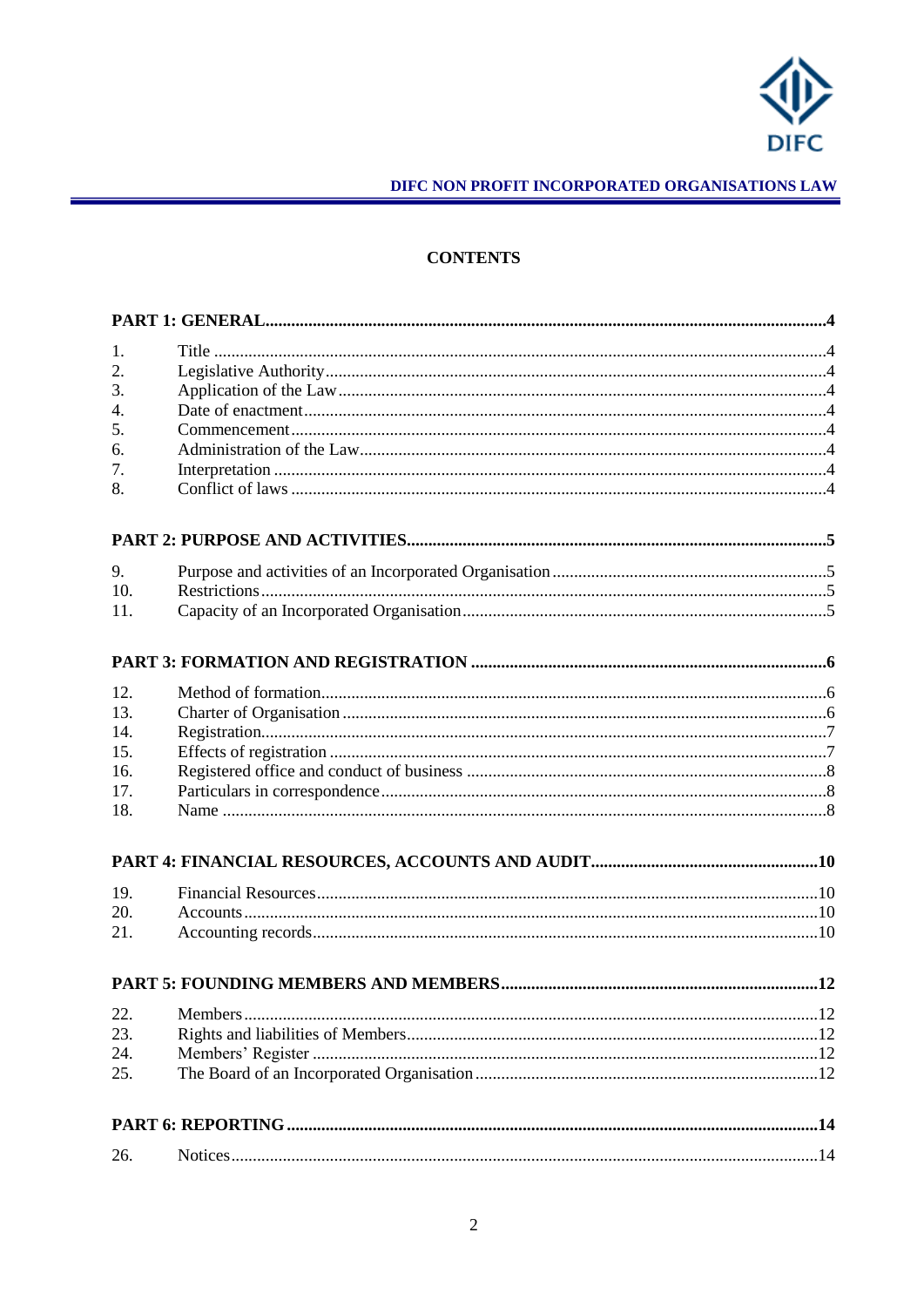

| 27. |  |  |
|-----|--|--|
| 28. |  |  |
| 29. |  |  |
| 30. |  |  |
|     |  |  |
|     |  |  |
| 31. |  |  |
| 32. |  |  |
| 33. |  |  |
| 34. |  |  |
|     |  |  |
| 35. |  |  |
| 36. |  |  |
| 37. |  |  |
| 38. |  |  |
|     |  |  |
|     |  |  |
| 39. |  |  |
| 40. |  |  |
| 41. |  |  |
| 42. |  |  |
| 43. |  |  |
| 44. |  |  |
| 45. |  |  |
| 46. |  |  |
| 47. |  |  |
| 48. |  |  |
|     |  |  |
|     |  |  |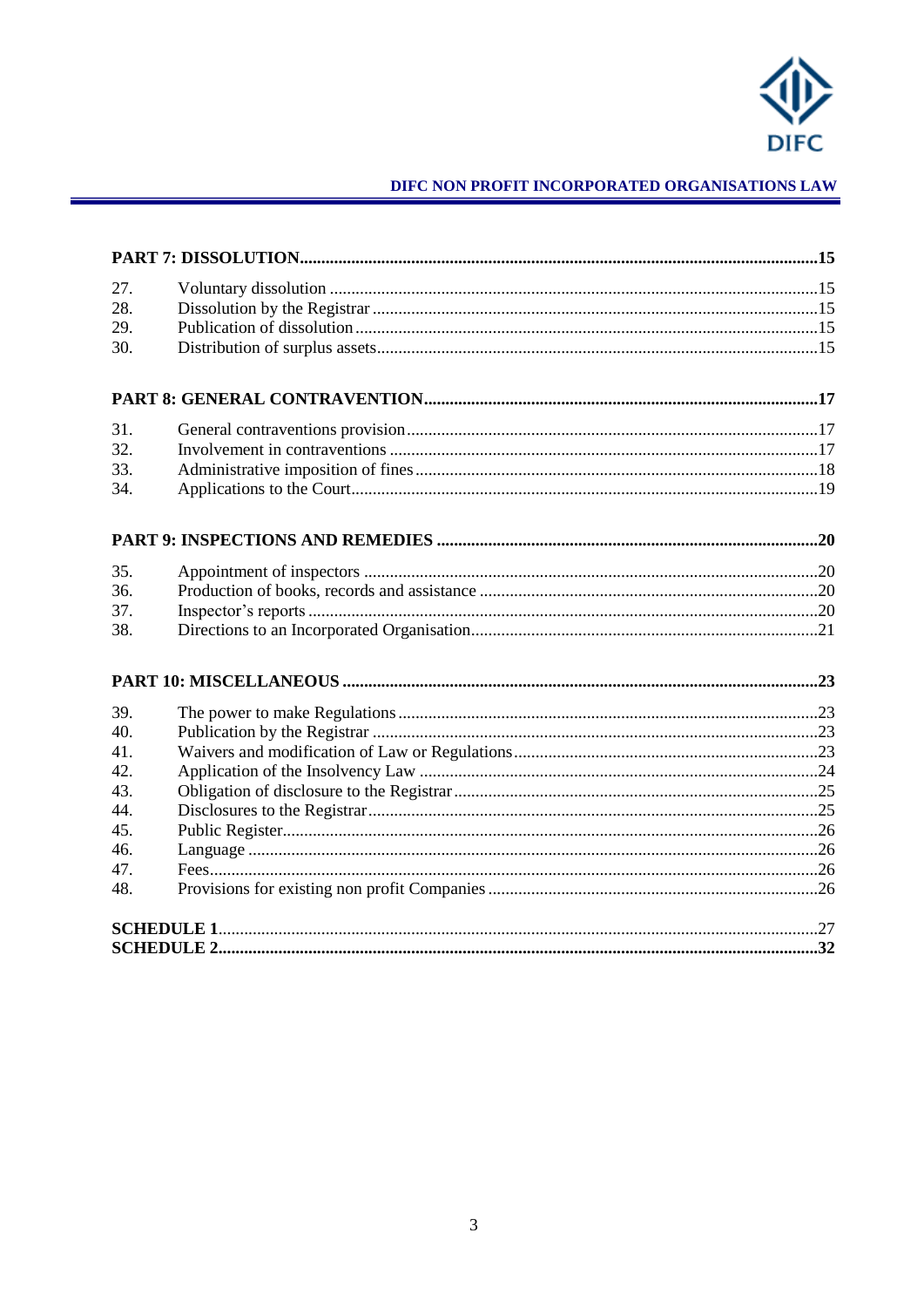

#### <span id="page-3-0"></span>**PART 1: GENERAL**

### <span id="page-3-1"></span>**1. Title**

This Law may be cited as the "Non Profit Incorporated Organisations Law 2012".

#### <span id="page-3-2"></span>**2. Legislative Authority**

The Law is made by the Ruler of Dubai.

## <span id="page-3-3"></span>**3. Application of the Law**

This law applies in the jurisdiction of the DIFC.

## <span id="page-3-4"></span>**4. Date of enactment**

The Law is enacted on the date specified in the Enactment Notice in respect of this Law.

#### <span id="page-3-5"></span>**5. Commencement**

The Law comes into force on the date specified in the Enactment Notice in respect of this Law.

## <span id="page-3-6"></span>**6. Administration of the Law**

This Law and any legislation made for the purposes of this Law are administered by the Registrar.

#### <span id="page-3-7"></span>**7. Interpretation**

The Schedule contains:

- (a) interpretative provisions that apply to the Law; and
- (b) a list of defined terms used in the Law.

## <span id="page-3-8"></span>**8. Conflict of laws**

To the extent any provision in this Law conflicts with a provision of a DIFC law administered by DFSA, the latter provision shall prevail.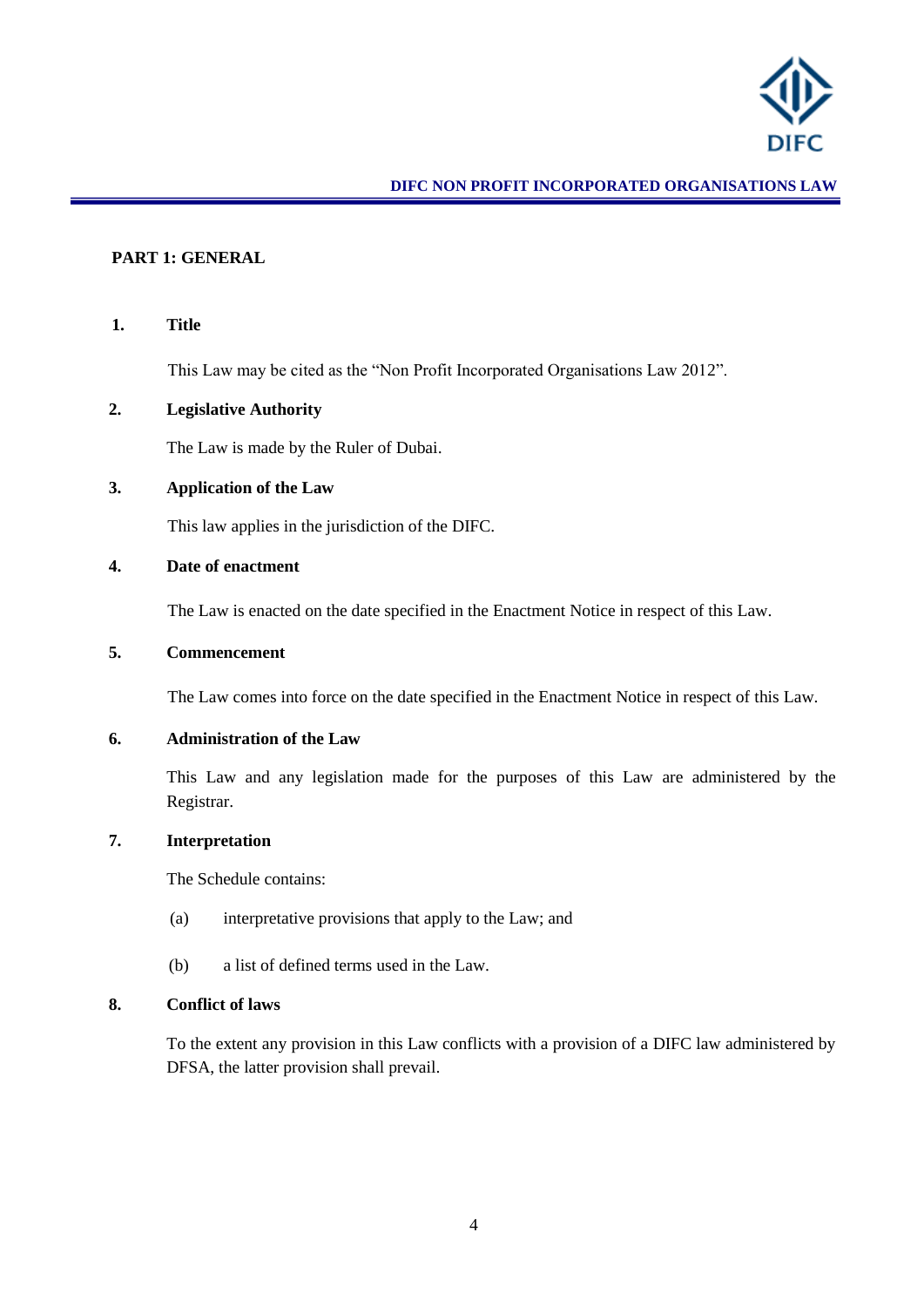

## <span id="page-4-0"></span>**PART 2: PURPOSE AND ACTIVITIES**

#### <span id="page-4-1"></span>**9. Purpose and activities of an Incorporated Organisation**

- (1) An Incorporated Organisation is prohibited from carrying on any activities other than the Authorised Purposes which shall not be contrary to the UAE public interest and public morals.
- (2) For the purpose of this Law, an Incorporated Organisation shall not undertake any Financial Services prescribed in the General Module of the DFSA Rulebook.
- (3) If an Incorporated Organisation undertakes any activities outside of those contained in the definition of Authorised Purposes, the Registrar shall, after the giving of notice to the Incorporated Organisation and the lapse of a reasonable period as determined by the Registrar, be entitled to revoke the status of the Organisation as an Incorporated Organisation and may strike off the Incorporated Organisation in accordance with Article 28.

#### <span id="page-4-2"></span>**10. Restrictions**

- (1) For the purposes of this Law, an Incorporated Organisation shall not be formed to carry on activities for the purpose of commercial or financial gain for its Founding Members or Members or former Founding Members or Members.
- (2) An Incorporated Organisation shall not distribute profits or revenues from its activities to its Founding Members or Members or former Founding Members or Members.
- (3) The revenues generated from the activities of the Incorporated Organisation shall be used for the following purposes:
	- (a) to fund the operations of the Incorporated Organisation in relation to its Authorised Purposes; and
	- (b) other purposes which are in compliance with this Law and are approved by the Registrar of Companies.

## <span id="page-4-3"></span>**11. Capacity of an Incorporated Organisation**

An Incorporated Organisation is a body corporate with a legal personality separate from that of its Founding Members and Members which is formed by being incorporated under Part 3 of this Law.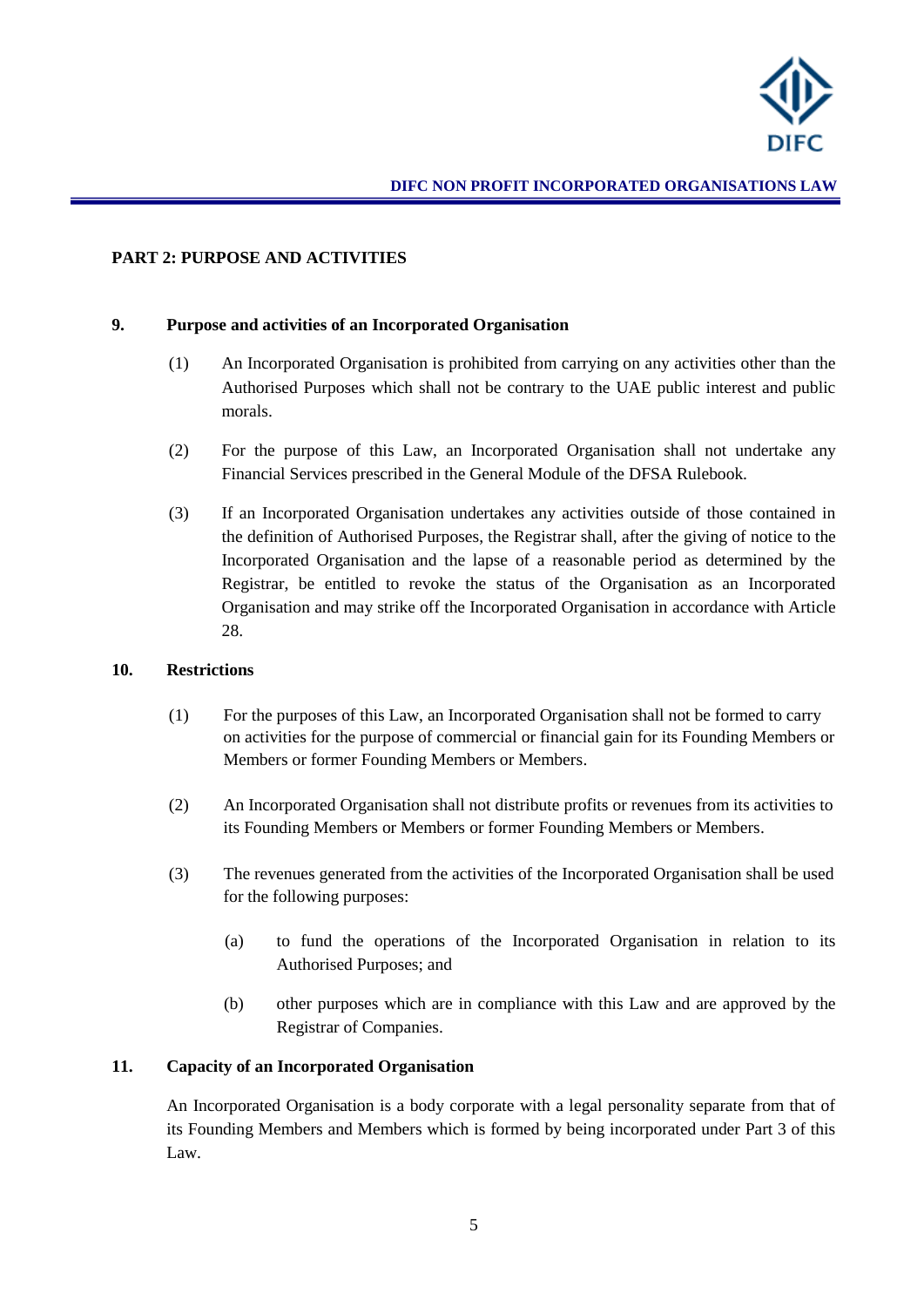

## <span id="page-5-0"></span>**PART 3: FORMATION AND REGISTRATION**

#### <span id="page-5-1"></span>**12. Method of formation**

- (1) Three or more Founding Members may apply for the Incorporation of an Incorporated Organisation by signing and filing with the Registrar, an application for incorporation in the manner prescribed in the Regulations.
- (2) The application filed with the Registrar under Article 11(1) shall be signed by the Founding Members and shall include:
	- (a) the name of the Incorporated Organisation;
	- (b) the address of the Incorporated Organisation's registered office;
	- (c) the Authorised Purposes of the Incorporated Organisation;
	- (d) a declaration signed by each of the Founding Members that the Incorporated Organisation shall solely carry on Authorised Purposes;
	- (e) the full name, nationality and address of each of the Founding Members;
	- (f) the Charter of Organisation; and
	- (g) such other particulars as the Registrar may require.
- (3) The fees for the incorporation and the manner of payment are prescribed in the Regulations.

#### <span id="page-5-2"></span>**13. Charter of Organisation**

- (1) An Incorporated Organisation shall adopt a Charter of Organisation which shall be in the English language and contain the following:
	- (a) matters contemplated by this Law and the Regulations;
	- (b) such other matters as the Founding Members wish to include in the Charter of Organisation, provided that there is no provision which is contrary or inconsistent with this Law or the Regulations.
- (2) The Board of Directors of the DIFC Authority may prescribe in the Regulations model provisions to be known as the Standard Charter, and an Incorporated Organisation may, for its Charter of Organisation, adopt the whole or any part of such Standard Charter as are applicable to that Incorporated Organisation.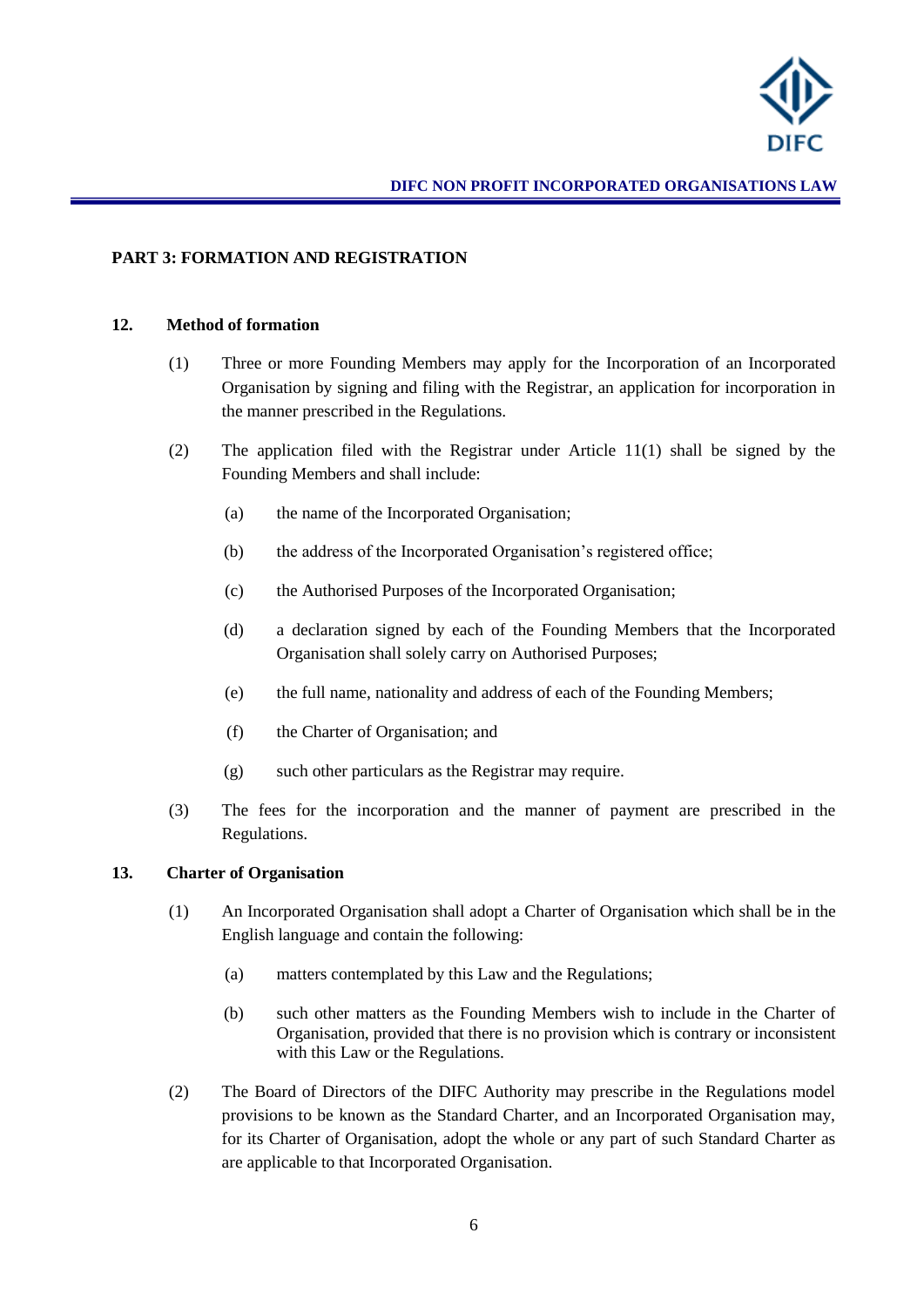

- (3) If the Standard Charter has not been adopted in its entirety, the Registrar shall be entitled to object to any amendments to the Standard Charter if such amendment is not in line with the Authorised Purposes of an Incorporated Organisation or any other matter prescribed in the Law or the Regulations.
- (4) Subject to the provision of this Law, an Incorporated Organisation may by Special Resolution amend its Charter of Organisation
- (5) Any amendment to the Charter of Organisation shall be submitted to the Registrar together with a written legal opinion from an external qualified lawyer stating that the proposed amendments to the Charter of Organisation comply with the requirements if the Law prior to such amendments taking effect.

#### <span id="page-6-0"></span>**14. Registration**

- (1) The Registrar may refuse to register an Incorporated Organisation for such reason as he believers to be proper grounds for refusing such registration.
- (2) Where the Registrar refuses to register an Incorporated Organisation he shall not be bound to provide any reason for his refusal and his decision shall not be subject to appeal or review in court.
- (3) No person shall carry on activities as an Incorporated Organisation in or from the DIFC unless and until such person has been duly permitted to do so by the Registrar. Due permission by the Registrar for these purposes shall be conclusive evidenced by the issuance to such person by the Registrar of a certificate of incorporation along with a Licence as provided for in the Regulations.

#### <span id="page-6-1"></span>**15. Effects of registration**

On the registration of an Incorporated Organisation and the Charter of Organisation, the Registrar shall:

- (a) issue a certificate that the Incorporated Organisation is incorporated and such certificate shall expressly set out the status of the Incorporated Organisation as a "Non Profit Incorporated Organisation";
- (b) assign to the Incorporated Organisation a number, which shall be the Incorporated Organisation's registered number; and
- (c) issue a Licence.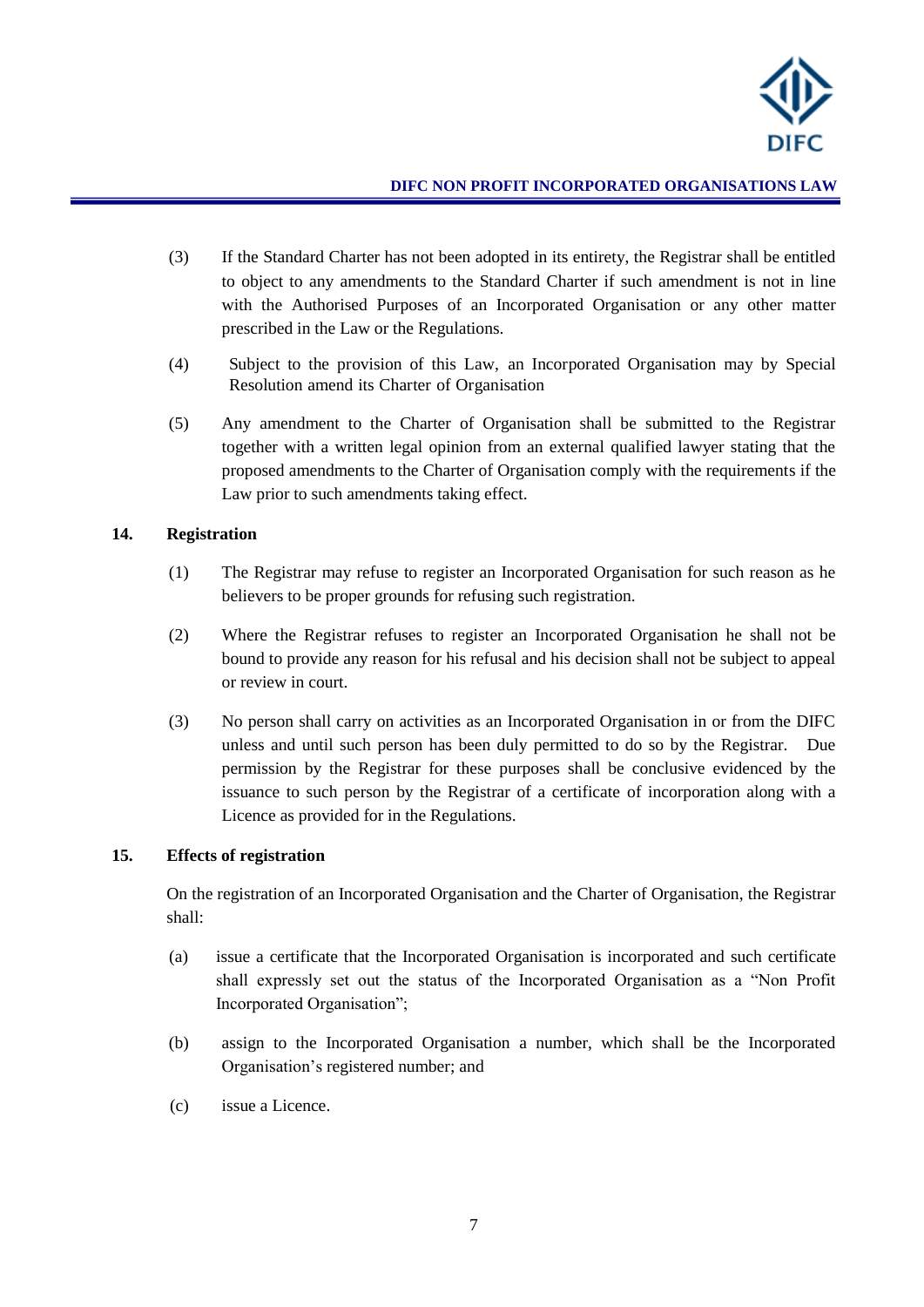

#### <span id="page-7-0"></span>**16. Registered office and conduct of business**

- (1) An Incorporated Organisation shall at all times have a registered office in the DIFC to which all communications and notices may be delivered.
- (2) An Incorporated Organisation shall carry on its activities in the DIFC.
- (3) A document may be served on the Incorporated Organisation by leaving it at, or sending it by post to, the registered office of the Incorporated Organisation.

## <span id="page-7-1"></span>**17. Particulars in correspondence**

The name of the Incorporated Organisation and the address of the registered office shall appear in legible characters in all its correspondence.

#### <span id="page-7-2"></span>**18. Name**

- (1) Subject to the Law, the name of an Incorporated Organisation, as approved by the Registrar shall:
	- (a) appear in legible characters on the common seal of the Incorporated Organisation, and on every business letter, statement of account, invoice, official notice, publication or any other instrument issued by the Incorporated Organisation, including communications through electronic means; and
	- (b) have the phrase "Non-Profit Organisation" as part of or at the end of its name or any visible part of the instruments referenced in Article 18(1).
- (2) The Founding Members of an Incorporated Organisation may, by Special Resolution, change its name provided the new name is acceptable to the Registrar.
- (3) Where an Incorporated Organisation changes its name under this Article, the Registrar shall enter the new name on the register in place of the former name, and shall issue a certificate of name change showing the previous name and the new name of the Incorporated Organisation.
- (4) The name change will take effect from the date on which the Registrar issues the certificate of name change.
- (5) In the event that an Incorporated Organisation changes its name under this Article, it shall amend its Charter of Organisation in order to reflect such change any time within 30 days from the date the Registrar issues the certificate of name change or within such longer period as the Registrar may allow.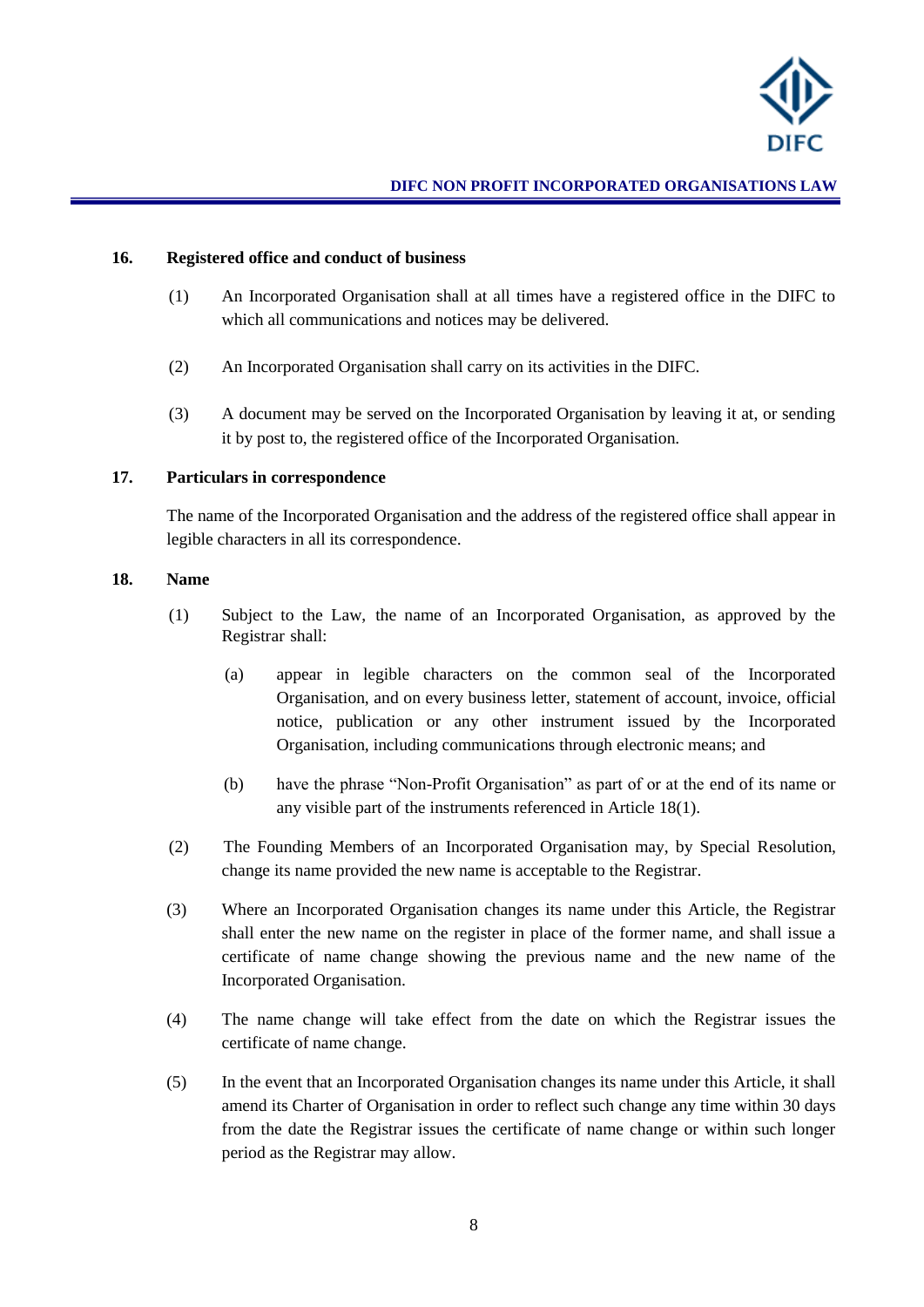

- (6) A change of name by an Incorporated Organisation under this Law does not affect any rights or obligations of the Incorporated Organisation or render defective any legal proceedings by or against it and any legal proceedings that might have been continued or commenced against it by its former name may be continued or commenced under its new name.
- (7) If in the opinion of the Registrar, the name by which an Incorporated Organisation is registered is misleading, conflicting or otherwise undesirable, he may direct the Incorporated Organisation to change it and the Incorporated Organisation shall comply with such direction within 30 days.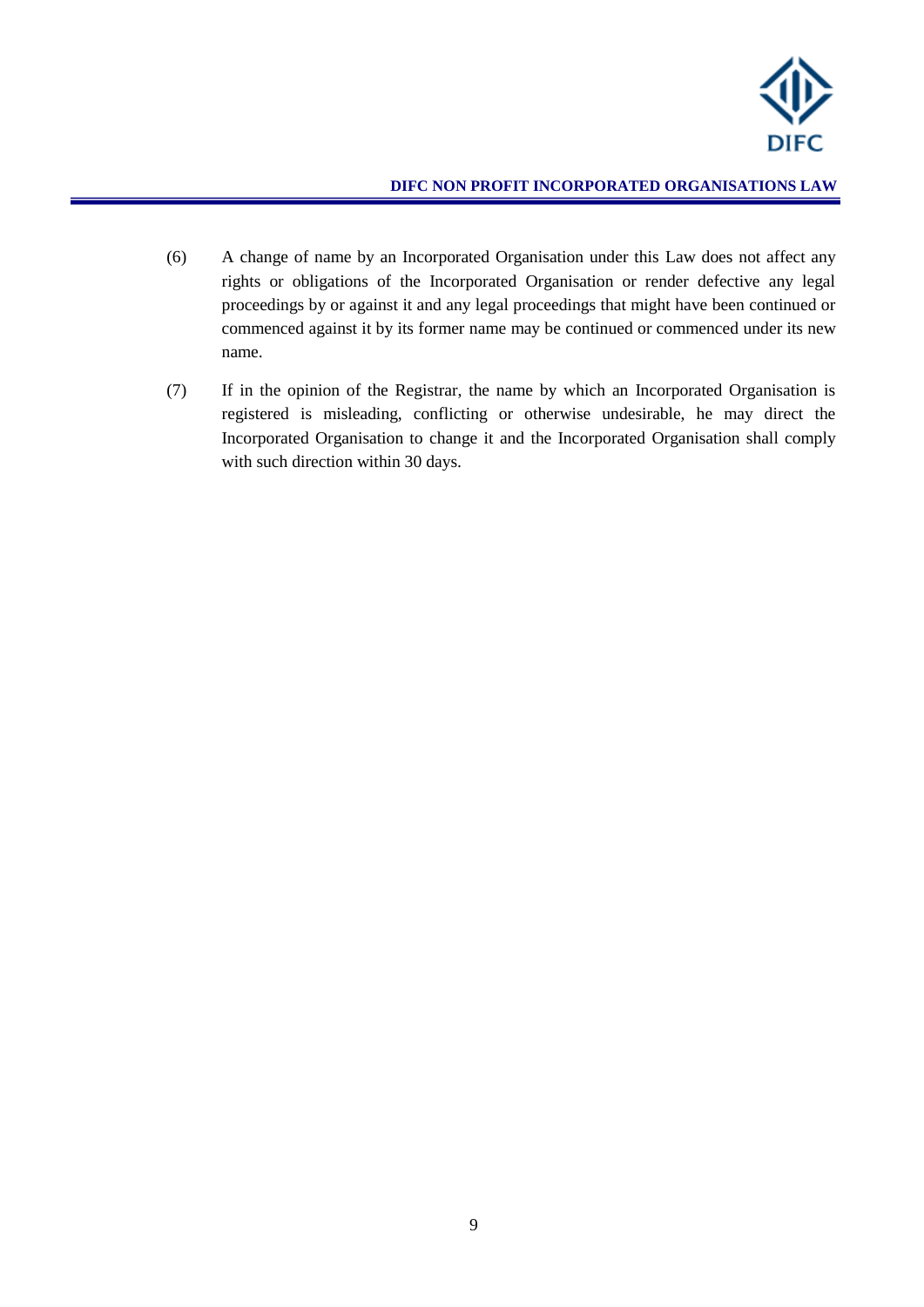

## <span id="page-9-0"></span>**PART 4: FINANCIAL RESOURCES, ACCOUNTS AND AUDIT**

#### <span id="page-9-1"></span>**19. Financial Resources**

The financial resources of an Incorporated Organisation shall consist of the following:

- (a) Fees collected by the Incorporated Organisation for services provided to the members.
- (b) Grants and donations received by the Incorporated Organisation and accepted by its Board.
- (c) Any other resources approved by its Board in accordance with the Law and Regulations.

#### <span id="page-9-2"></span>**20. Accounts**

- (1) The Founding Members of an Incorporated Organisation shall cause accounts to be prepared in relation to each financial year of the Incorporated Organisation within six months after the end of the financial year.
- (2) The accounts shall be prepared in accordance with accounting principles or standards approved by the Registrar or prescribed in the Regulations and shall show a true and fair view of the financial position of the Incorporated Organisation.
- (3) The accounts shall be approved by the Founding Members and signed on their behalf by at least two Founding Members.
- (4) The accounts shall be examined and reported upon by an auditor registered under the Companies Law 2009.
- (5) An Incorporated Organisation shall file its annual audited accounts with the Registrar within seven days after the accounts have been approved by the Founding Members and reported upon by an auditor.

#### <span id="page-9-3"></span>**21. Accounting records**

- (1) An Incorporated Organisation shall keep account records which are sufficient to show and explain its transactions and are such as:
	- (a) to disclose with reasonable accuracy the financial position of the Incorporated Organisation at any time; and
	- (b) to enable the Founding Members and the Board to ensure that any accounts prepared by the Incorporated Organisation under this Part comply with the requirements of the Law and the Regulations.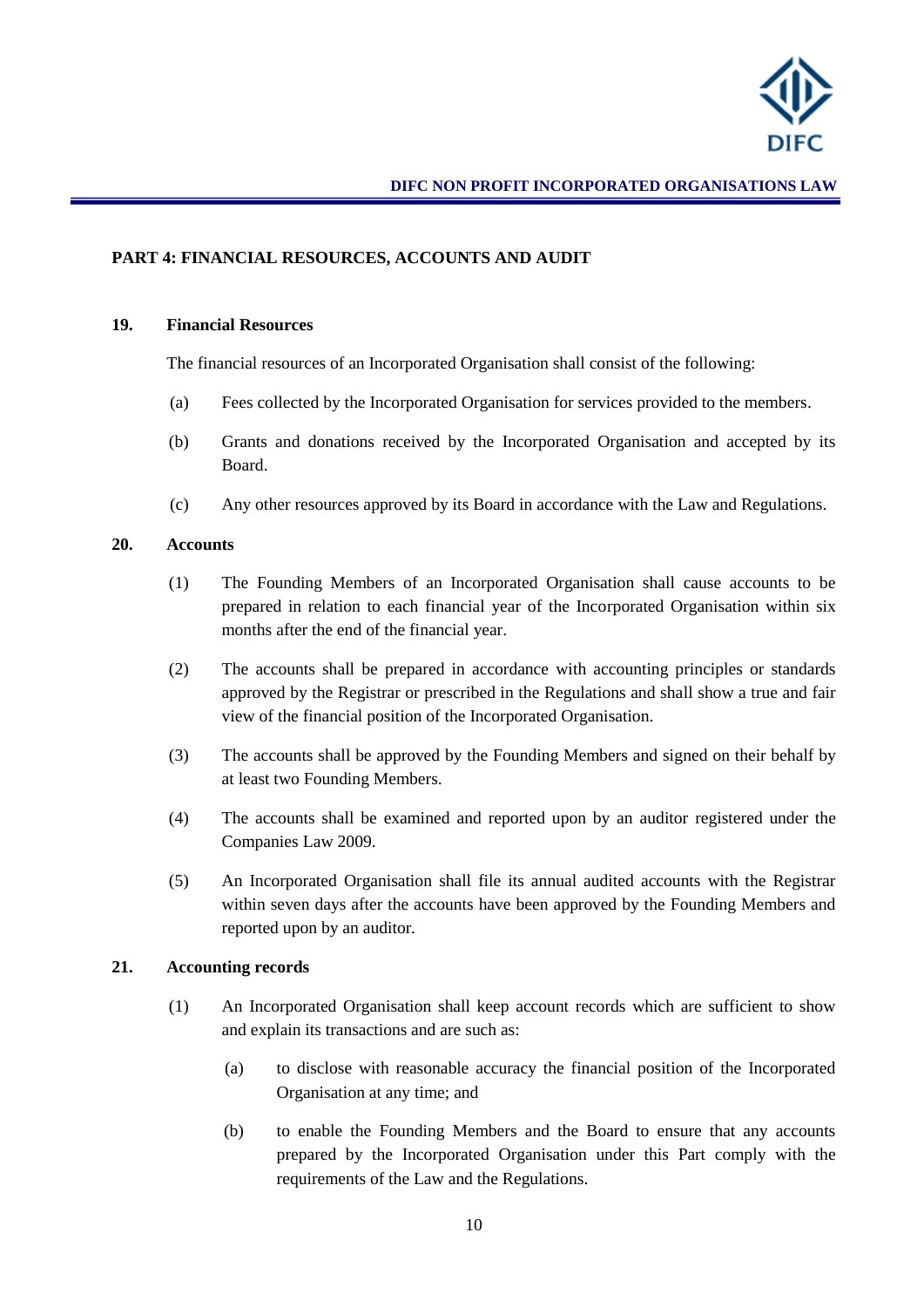

- (2) The accounting records of an Incorporated Organisation shall be:
	- (a) kept at such a place within the DIFC as the Founding Members think fit unless specifically prescribed in the Regulations;
	- (b) preserved by the Incorporated Organisation for at least ten years from the date to which they relate, or for some other period as prescribed in the Regulations; and
	- (c) at all reasonable times, open to inspection by the Founding Members of the Incorporated Organisation.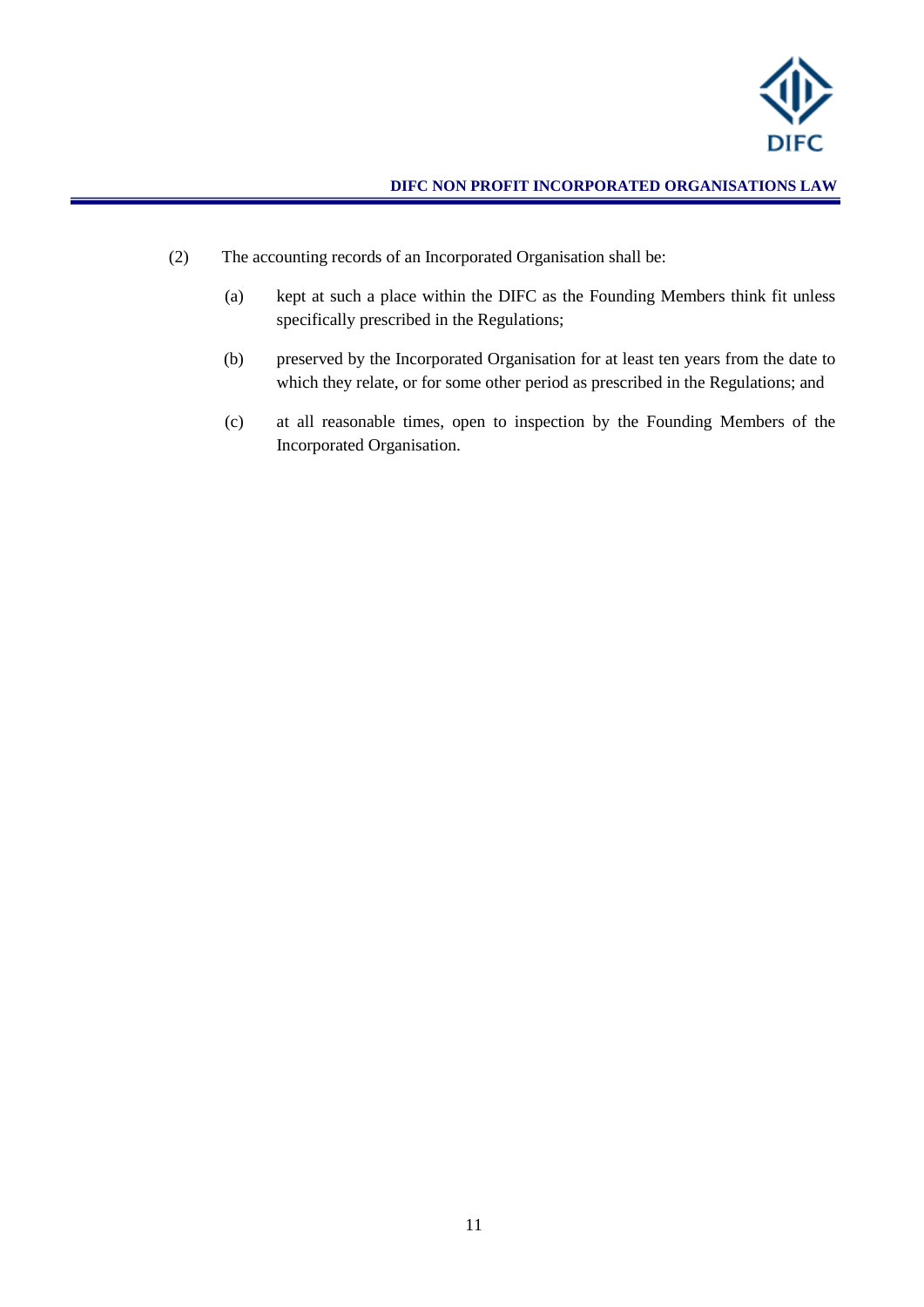

#### <span id="page-11-0"></span>**PART 5: FOUNDING MEMBERS AND MEMBERS**

#### <span id="page-11-1"></span>**22. Members**

- (1) An Incorporated Organisation shall have Founding Members and Members.
- (2) The Charter of Organisation shall define who may become a Founding Member or a Member of the Incorporated Organisation in accordance with the Law and the Regulations.
- (3) Founding Members, in exercising their powers and discharging their duties, shall act honestly, in good faith and in the best interest of the Incorporated Organisation and shall exercise the care, diligence and skill that a reasonably prudent person would exercise in comparable circumstances.
- (4) A person may not be a Founding Member and a Member at the same time in the same Incorporated Organisation.

#### <span id="page-11-2"></span>**23. Rights and liabilities of Members**

- (1) Subject to the provisions of the Law, a Member of an Incorporated Organisation shall not, by reason only of being a Member, be liable to contribute towards the payment of the debts and liabilities of the Incorporated Organisation or the costs, charges and expenses of the winding up of the Incorporated Organisation.
- (2) For the purposes of an Incorporated Organisation, membership of an Incorporated Organisation does not confer upon a Founding Member any right, title or interest, whether legal or equitable, in the property of the Incorporated Organisation.

## <span id="page-11-3"></span>**24. Members' Register**

- (1) An Incorporated Organisation shall maintain an up to date register of Founding Members and Members in the manner prescribed in the Regulations.
- (2) The Member's register shall, during business hours, be open to the inspection of any Founding Member or Member of the Incorporated Organisation or any other person.

## <span id="page-11-4"></span>**25. The Board of an Incorporated Organisation**

(1) An Incorporated Organisation shall be managed by a Board composed solely of Founding Members, who shall be UAE residents.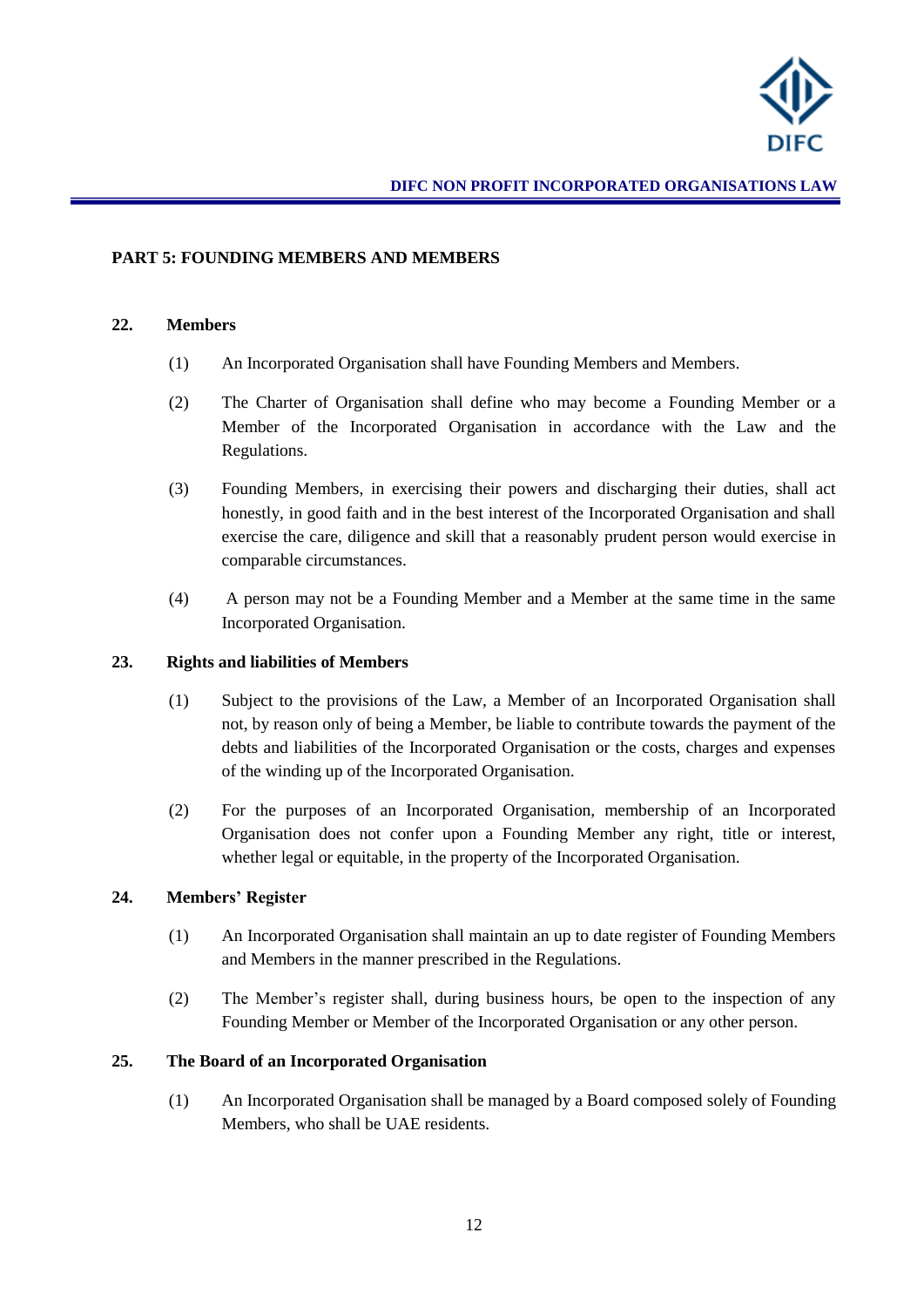

- (2) The Charter of Organisation will determine the number, term, method of selection, and the powers of the Board.
- (3) The Board may appoint a person to be the agent of the Incorporated Organisation and such person shall be a UAE resident.
- (4) The Board may delegate any of its powers to any person it deems appropriate.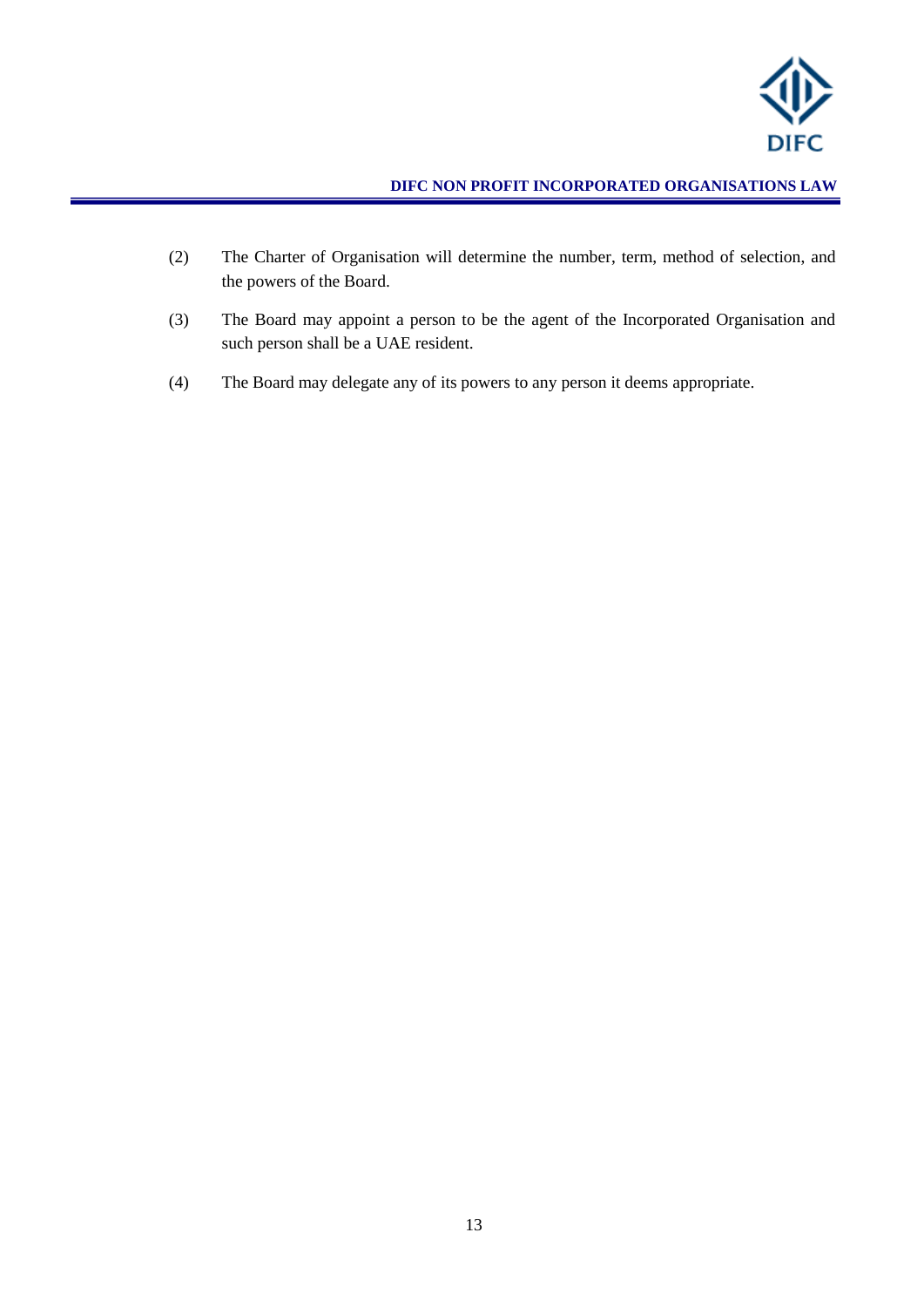

## <span id="page-13-0"></span>**PART 6: REPORTING**

#### <span id="page-13-1"></span>**26. Notices**

The Incorporated Organisation shall file a notice of any of the following changes within one month of the relevant change using the applicable form as prescribed by the Registrar:

- (a) any change to its registered office or office details (address, telephone number, fax number etc);
- (b) any change to its Founding Members;
- (c) any change to its name; or
- (d) any change in its Authorised Purposes.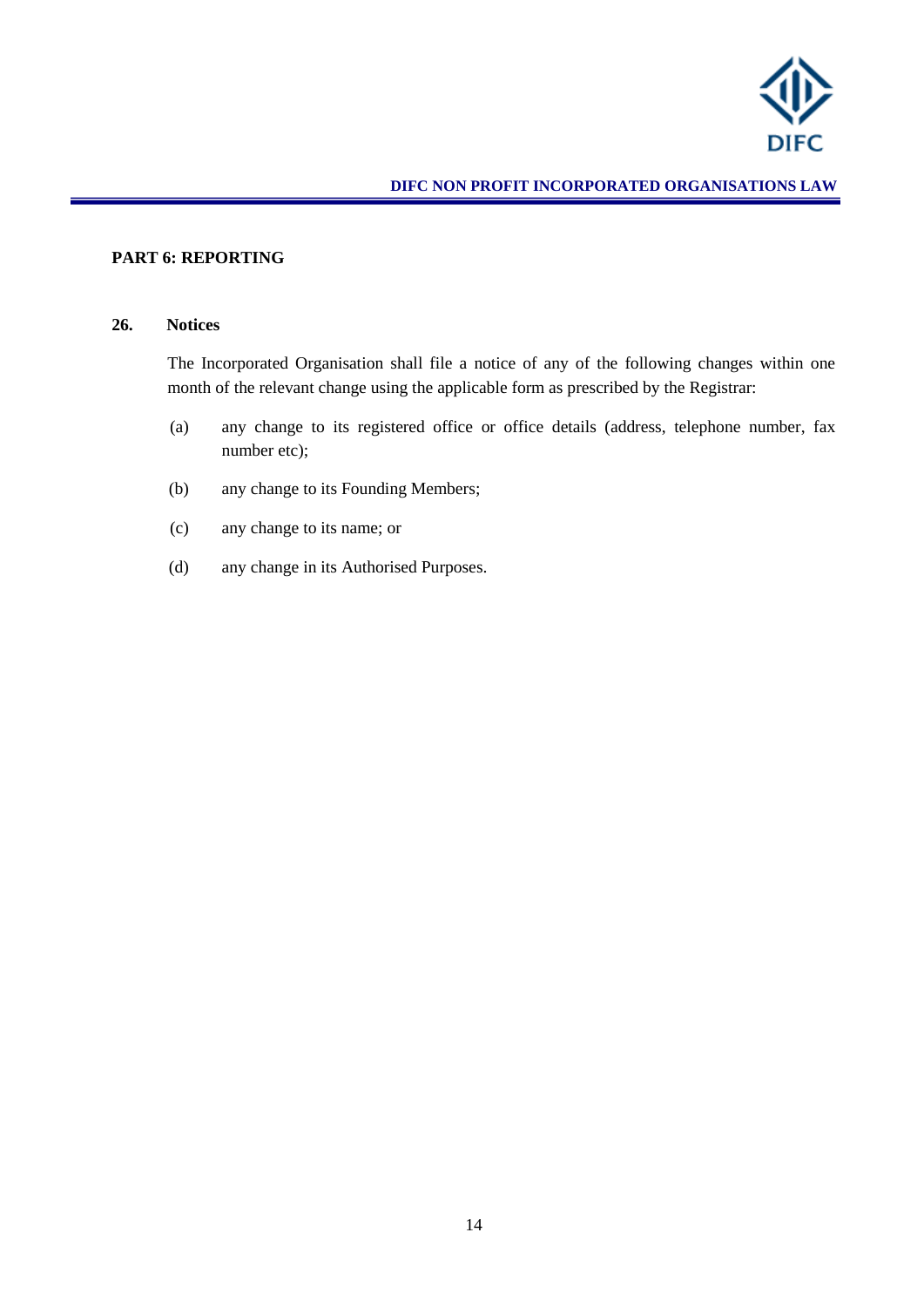

#### <span id="page-14-0"></span>**PART 7: DISSOLUTION**

#### <span id="page-14-1"></span>**27. Voluntary dissolution**

The Founding Members may agree through a Special Resolution for the voluntary dissolution of an Incorporated Organisation provided there are no outstanding liabilities owed by the Incorporated Organisation.

#### <span id="page-14-2"></span>**28. Dissolution by the Registrar**

- (1) If the Registrar has reason to believe that:
	- (a) an Incorporated Organisation is acting in contravention of this Law and the Regulations; or
	- (b) it is prejudicial to the interest of the DIFC for an Incorporated Organisation to remain on the register,

he may give notice to the Incorporated Organisation that at the conclusion of three months from the date of the notice, the Incorporated Organisation shall be struck off the register unless reason is shown to the contrary.

(2) If by the end of the three months period, the Registrar has not received from the Incorporated Organisation or any other third party sufficient reason as to why the Incorporated Organisation should not be struck off the register, the Registrar may strike the name of the Incorporated Organisation off the register and the Incorporated Organisation shall be dissolved.

#### <span id="page-14-3"></span>**29. Publication of dissolution**

The Registrar of Companies shall publish the dissolution of an Incorporated Organisation on the website of the DIFC.

#### <span id="page-14-4"></span>**30. Distribution of surplus assets**

- (1) Subject to the Insolvency Law 2009, an Incorporated Organisation shall not distribute any surplus assets available for distribution at the completion of the dissolution of the Incorporated Organisation under this Part to any:
	- (a) Founding Member or Member or former Founding Member or Member of the Incorporated Organisation; or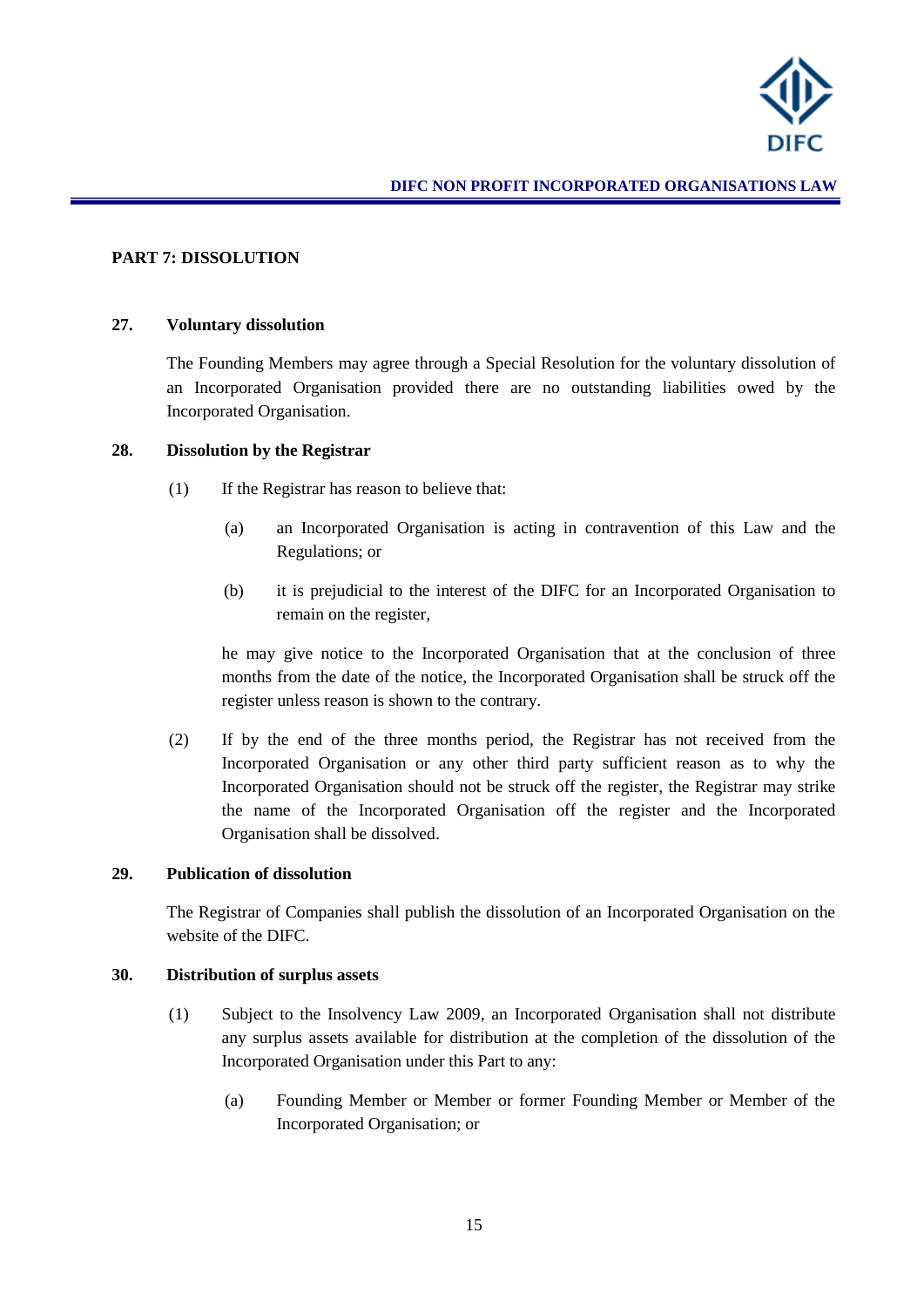

- (b) person to be held on trust for any Founding Member or Member or former Founding Member or Member of the Incorporated Organisation.
- (2) The distribution of surplus assets would be determined by a liquidator and approved by the Registrar after consultation with the Board of the Incorporated Organisation and liquidator.
- (3) Notwithstanding Article 30(2), surplus assets or any part of those surplus assets that consist of assets supplied by a government department or public authority, including any unexpended portion of a grant, shall be returned to that department or authority or to a body nominated by that department or authority.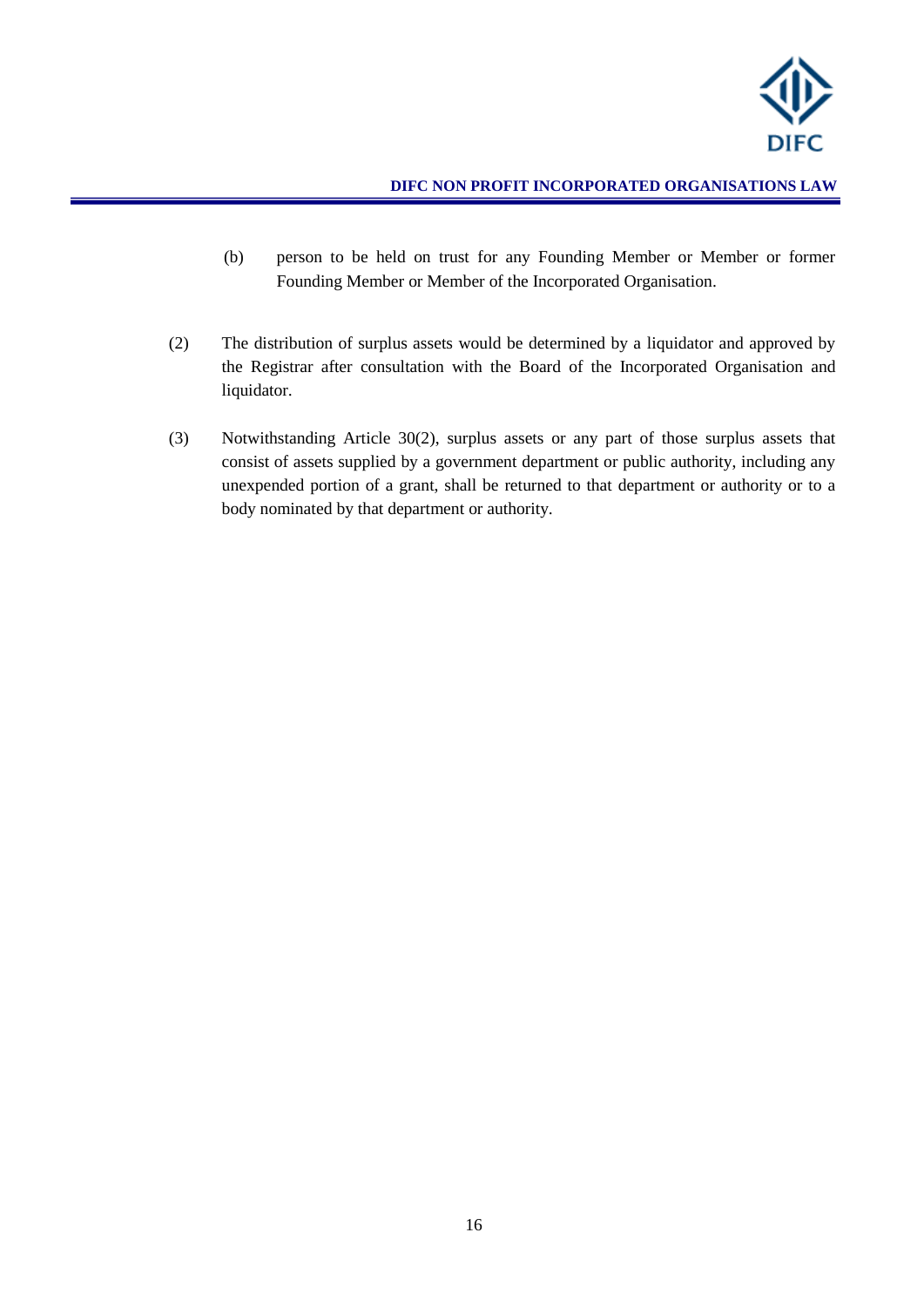

## <span id="page-16-0"></span>**PART 8: GENERAL CONTRAVENTION**

#### <span id="page-16-1"></span>**31. General contraventions provision**

- (1) A person who:
	- (a) does an act or thing that the person is prohibited from doing by or under an Article of this Law referred to in Schedule 2;
	- (b) does not do an act or thing that the person is required or directed to do under an Article of this Law referred to in Schedule 2; or
	- (c) otherwise contravenes an Article of this Law referred to in Schedule 2;

commits a contravention of this Law.

(2) Under this Article, 'person' does not include the DIFCA, Registrar, DFSA or President.

#### <span id="page-16-2"></span>**32. Involvement in contraventions**

- (1) If a person is knowingly concerned in a contravention of the Law or Regulations or other legislation administered by the Registrar committed by another person, the aforementioned person as well as the other person commits a contravention and is liable to be proceeded against and dealt with accordingly.
- (2) Without limiting the generality of Article 32(1), if an officer of an Incorporated Organisation is knowingly concerned in a contravention of the Law or Regulations or other legislation administered by the Registrar committed by an Incorporated Organisation, the officer as well as the Incorporated Organisation commits a contravention and is liable to be proceeded against and dealt with accordingly.
- (3) For the purposes of this Article, "officer" means a Founding Member, agent*,* secretary or other similar officer of the Incorporated Organisation, or a person purporting to act in such capacity.
- (4) For the purposes of this Article, a person is 'knowingly concerned' in a contravention if, and only if, the person:
	- (a) has aided, abetted, counselled or procured the contravention;
	- (b) has induced, whether by threats or promises or otherwise, the contravention;
	- (c) has in any way, by act or omission, directly or indirectly, been knowingly involved in or been party to, the contravention; or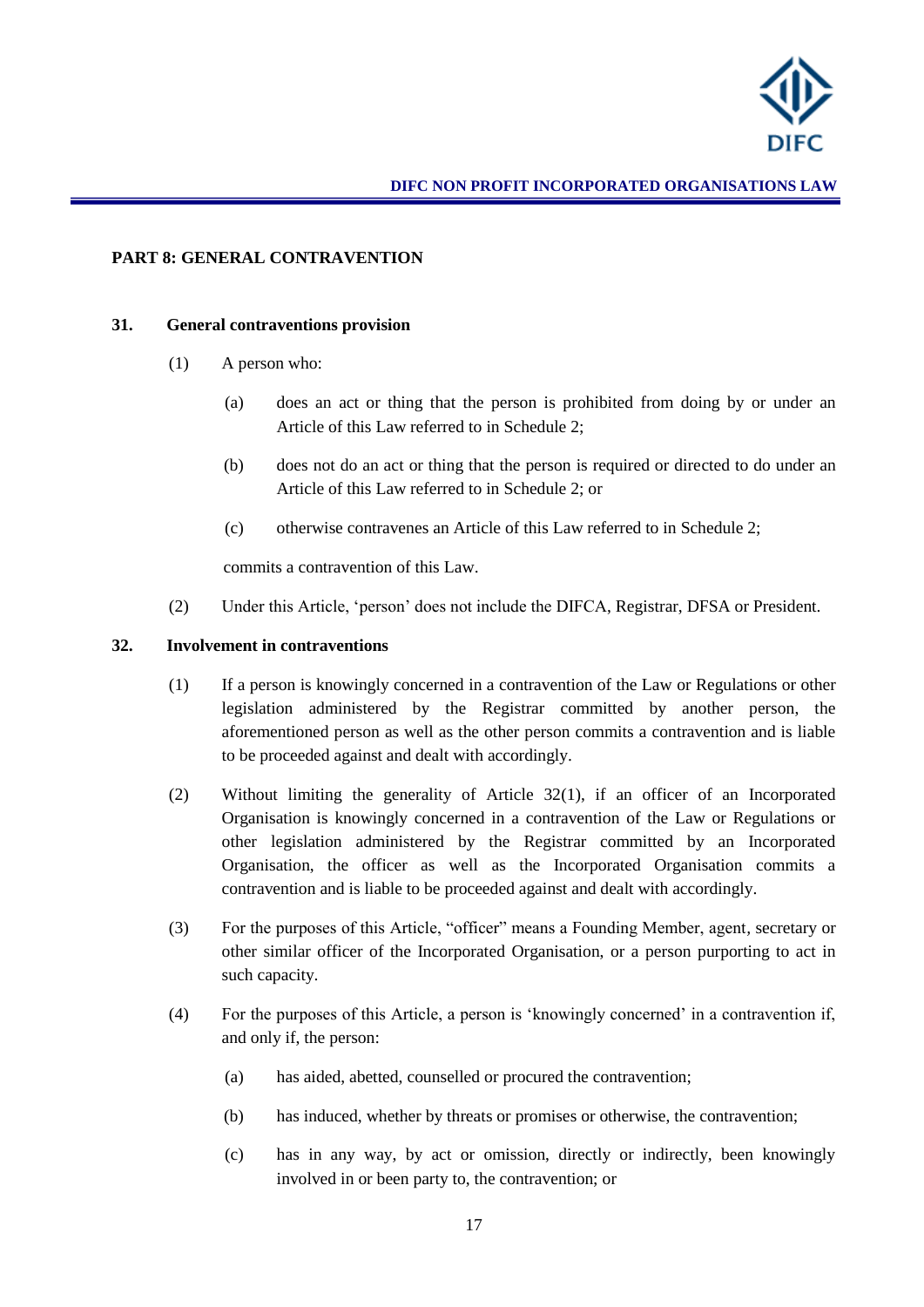

- (d) has conspired with another or others to effect the contravention.
- (e) has, alone or in concert with others, directly or indirectly, done, attempted or planned to conceal the existence or extent or nature of a contravention; or obstruct, impede or prevent competent authorities within the DIFC from detecting, investigating or prosecuting a contravention.
- (5) In this Article, 'person' does not include the DIFCA, Registrar, DFSA or President.

#### <span id="page-17-0"></span>**33. Administrative imposition of fines**

- (1) The Board of Directors of the DIFC Authority shall prescribe in Regulations procedures in relation to the imposition and recovery of fines under this Article.
- (2) Where the Registrar considers that a person has contravened a provision of the Law referred to in Schedule 2 and in relation to which a fine is stipulated in that Schedule, it may impose by written notice given to the person a fine, in respect of the contravention, of such amount as it considers appropriate but not exceeding the amount of the maximum fine specified in Schedule 2 in respect of each contravention.
- (3) If, within the period specified in the notice:
	- (a) the person pays the prescribed fine to the Registrar, then no proceedings may be commenced by the Registrar against the person in respect of the relevant contravention; or
	- (b) the person takes such action as is prescribed in the Regulations to object to the imposition of the fine or has not paid the prescribed fine to the Registrar, then the Registrar may apply to the Court for, and the Court may so order, the payment of the fine or so much of the fine as is not paid and make any further order as the Court sees fit for recovery of the fine.
- (4) A certificate that purports to be signed by the Registrar and states that a written notice was given to a person pursuant to Paragraph (2) imposing a fine on the basis of specific facts is:
	- (a) conclusive evidence of the giving of the notice to the person; and
	- (b) prima facie evidence of the facts contained in the notice;

in any proceedings commenced under Article 33(3).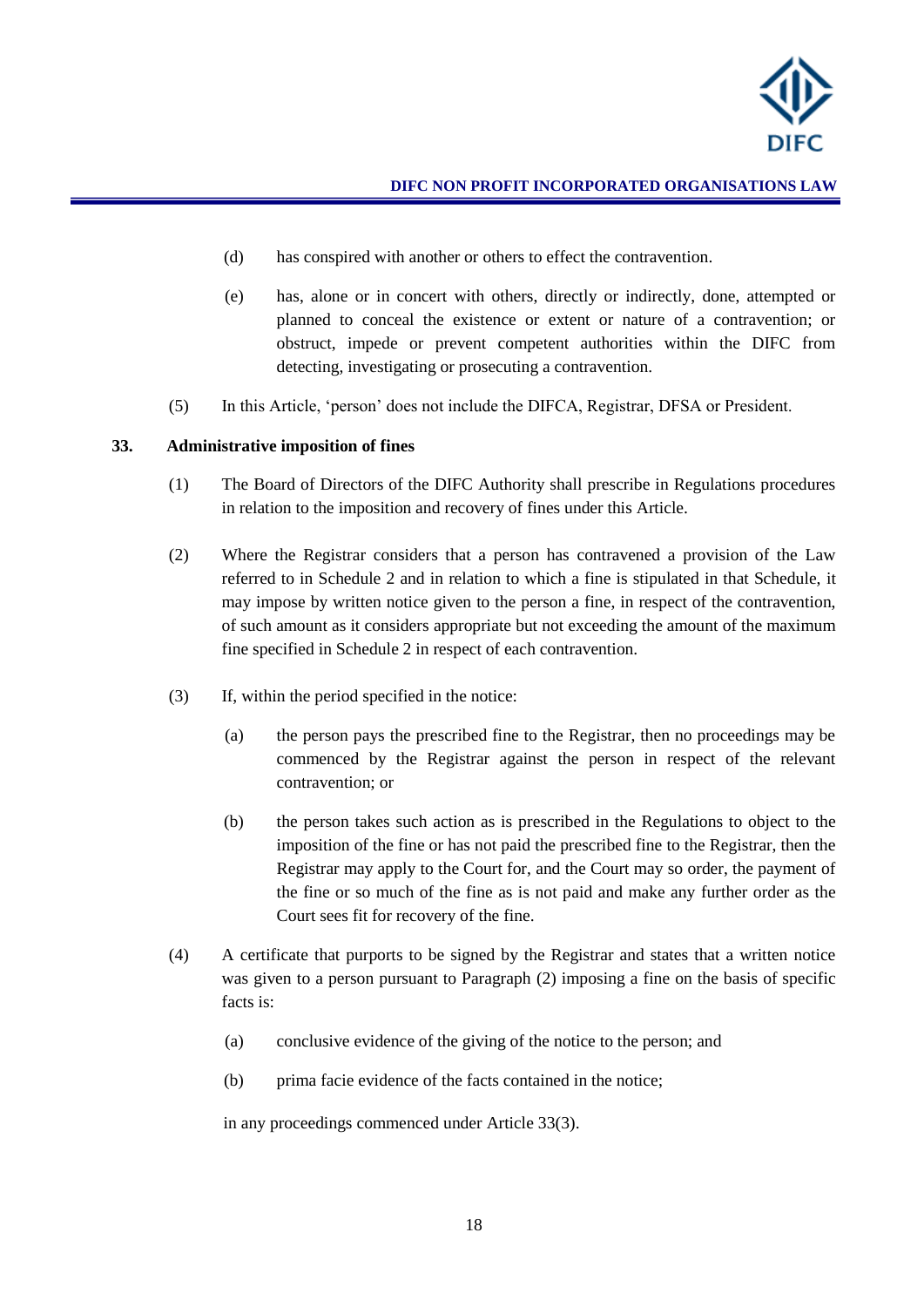

# <span id="page-18-0"></span>**34. Applications to the Court**

The powers of the Court in relation to applications are contained in Articles 133 and 134 of the Companies Law 2009.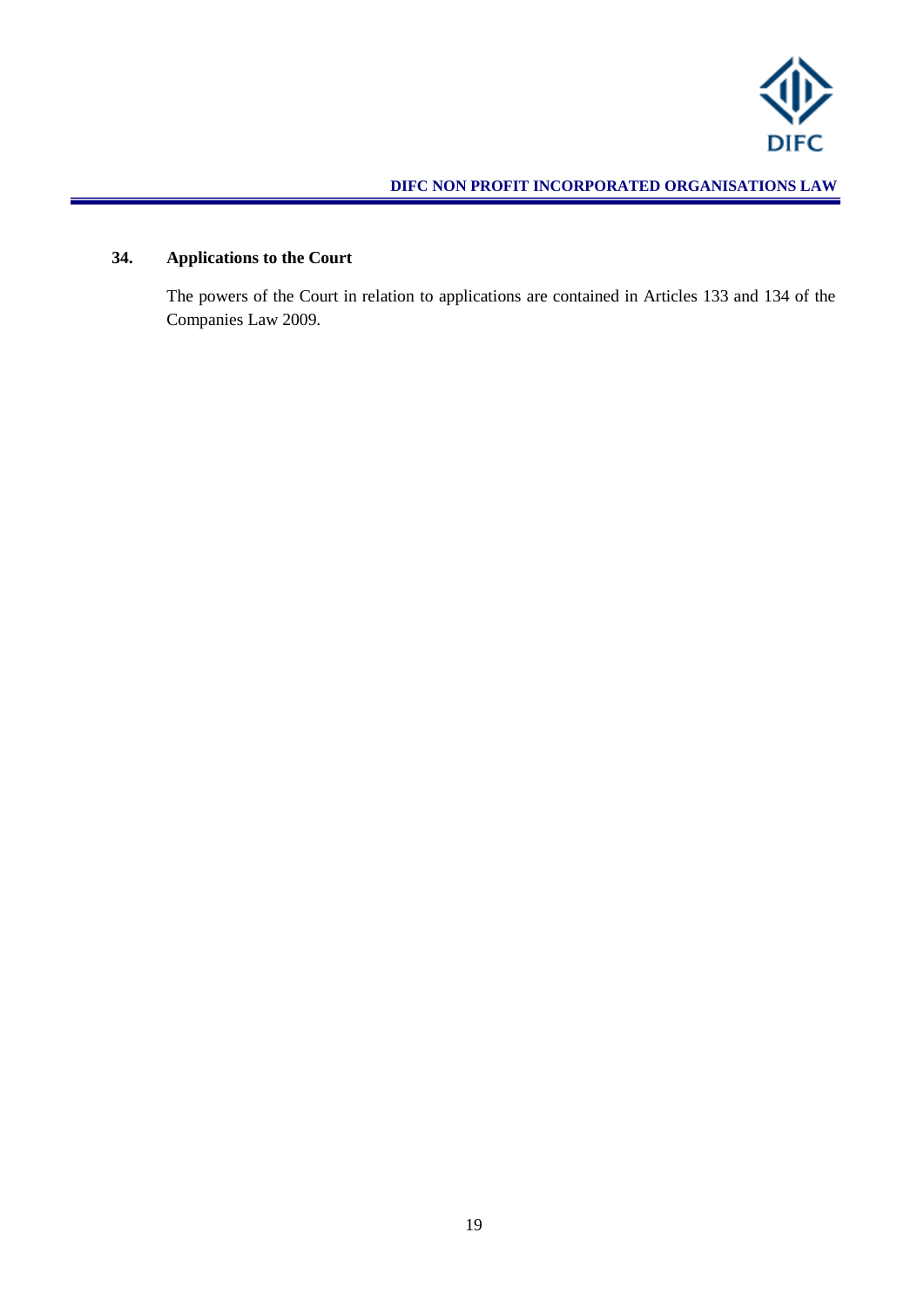

#### <span id="page-19-0"></span>**PART 9: INSPECTIONS AND REMEDIES**

#### <span id="page-19-1"></span>**35. Appointment of inspectors**

- (1) The Registrar may, should he consider it necessary or desirable in the pursuit of his objectives, appoint one or more Inspectors to investigate the affairs of an Incorporated Organisation and to submit such written report as the Registrar may direct.
- (2) Inspectors appointed under Article 35(1) may, with the consent of the Registrar, also investigate and report on the affairs of another company that is or was related to the Incorporated Organisation in respect of which they were initially appointed.

#### <span id="page-19-2"></span>**36. Production of books, records and assistance**

- (1) If inspectors, appointed under Article 35, suspect that any person may be in possession of books, records or information relevant to the investigation, they may require such person;
	- (a) to produce any books and records in his custody or power relating to the affairs of the Incorporated Organisation;
	- (b) to attend before them at reasonable times and on reasonable notice and answer all questions put to them relevant to the affairs of the Incorporated Organisation; and
	- (c) to give reasonable assistance to them in connection with the investigation.
- (2) If Inspectors appointed under Article 35 have reasonable grounds for suspecting that a Founding Member or past Founding Member of an Incorporated Organisation maintains or has maintained a bank account of any description, whether alone or jointly with another person, into or out of which has been paid money which is in any way related to the affairs of the Incorporated Organisation the subject of investigation, the Inspectors may require the Founding Member to obtain and produce all books and records in his custody or power relating to the bank account.
- (3) A person in respect of whom a requirement is made by an Inspector pursuant to Article 36(1) or (2) shall comply with that requirement.

### <span id="page-19-3"></span>**37. Inspector's reports**

- (1) The Inspectors shall make a written report to the Registrar at the conclusion of their investigation.
- (2) The Inspectors shall make such interim reports, if any, to the Registrar that the Registrar may require.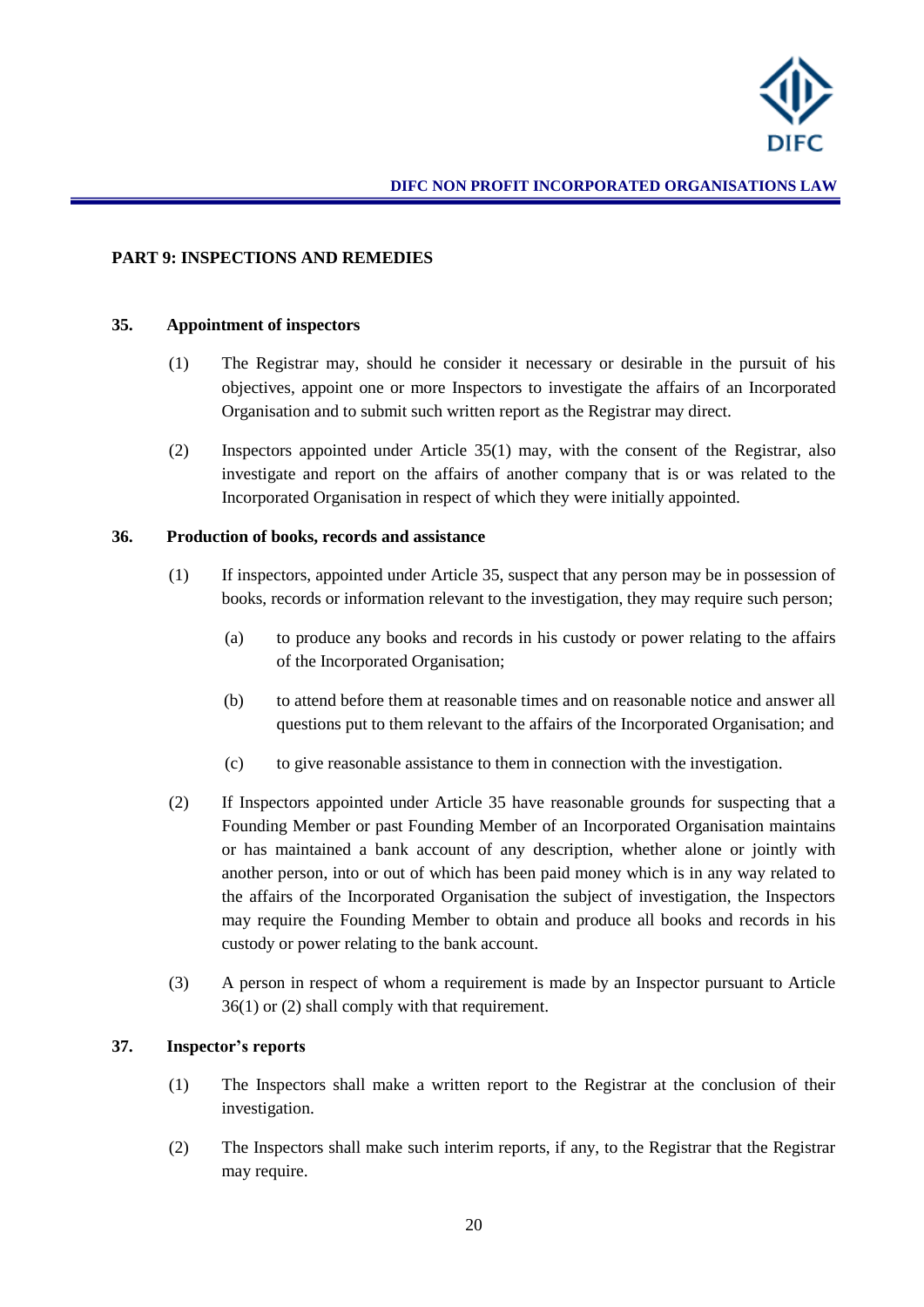

- (3) The Registrar may, upon receipt of a report by an Inspector, do any one or more of the following:
	- (a) provide a copy to the Incorporated Organisation to which the report related with or without a direction that it be disclosed to the Founding Members; or
	- (b) cause the report to be published.

## <span id="page-20-0"></span>**38. Directions to an Incorporated Organisation**

- (1) If an Incorporated Organisation or any officer of it fails to comply with:
	- (a) a provision of this Law or of the Regulations or of any Legislation administered by the Registrar; or
	- (b) a requirement made by the Registrar pursuant to any power under such Law, Regulations, or other legislation;

which requires either or both of them to deliver to or file with the Registrar any document, or to give notice to him of any matter, the Registrar may issue a direction that the Incorporated Organisation or any officer of it or both of them make good the failure within a time specified in the direction.

- (2) If an Incorporated Organisation or any officer of it fails to comply with a provision of this Law or of the Regulations or of any legislation administered by the Registrar which requires either or both of them to comply with a lawful requirement in relation to another person, the Registrar may issue a direction that the Incorporated Organisation or any officer of it or both of them make good the failure within a time specified in the direction.
- (3) If the Registrar considers that the Incorporated Organisation or any officer of it has failed to comply with the direction, he may apply to the Court for one or more of the following orders:
	- (a) an order directing the Incorporated Organisation or officer to comply with the direction or with any provision of the Law or of the Regulations or of any legislation administered by the Registrar relevant to the issue of the direction;
	- (b) an order directing the Incorporated Organisation or officer to pay any costs incurred by the Registrar or other person relating to the issue of the direction by the Registrar or the contravention of such Law, Regulations or legislation relevant to the issue of the direction; or
	- (c) any other order that the Court considers appropriate.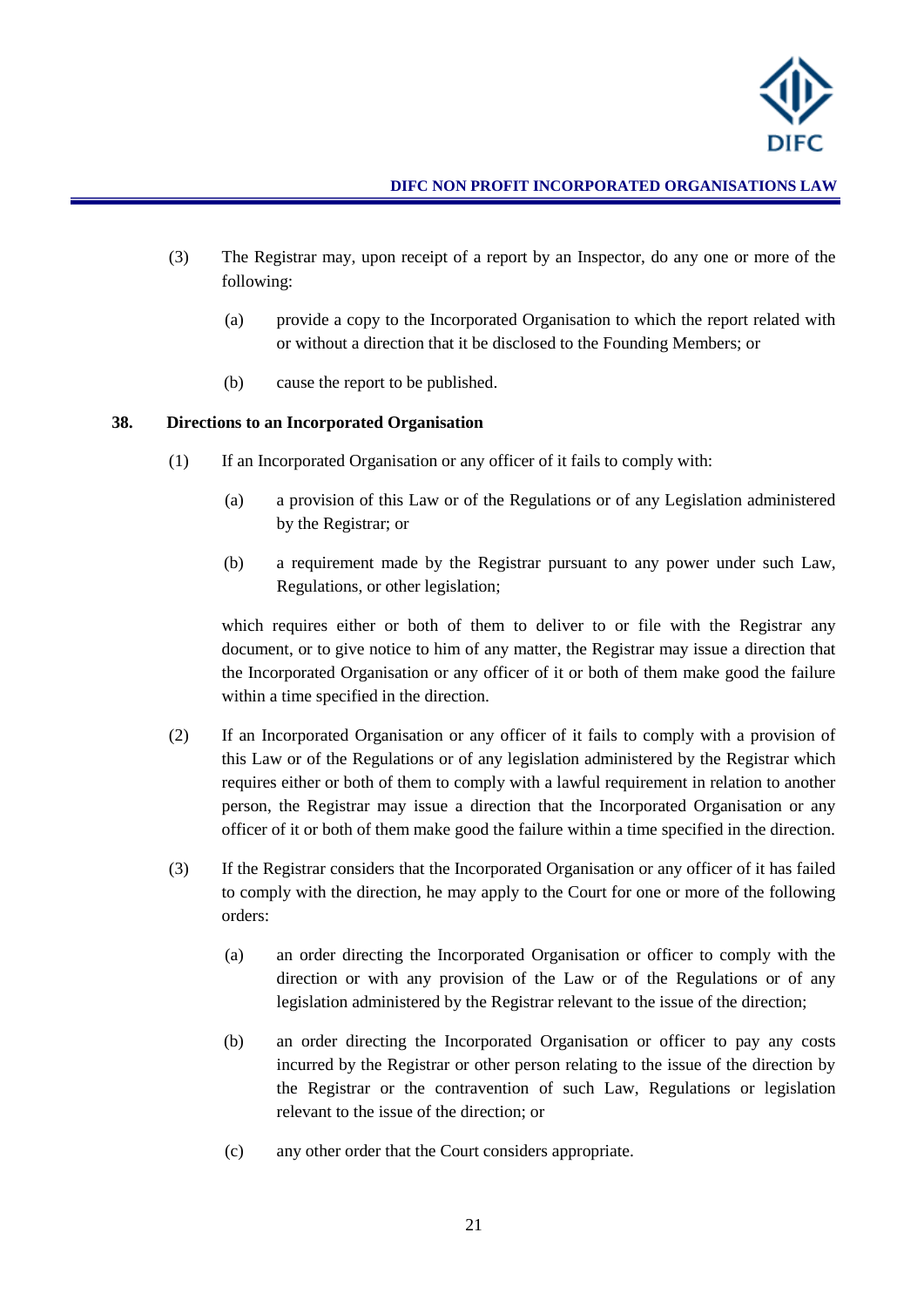

(4) Nothing in this Article prejudices the operation of any Article imposing penalties on a Incorporated Organisation or any officer of it in respect of a failure mentioned above, nor any powers that the Registrar or other person or the Court may have under any other provision of the Law.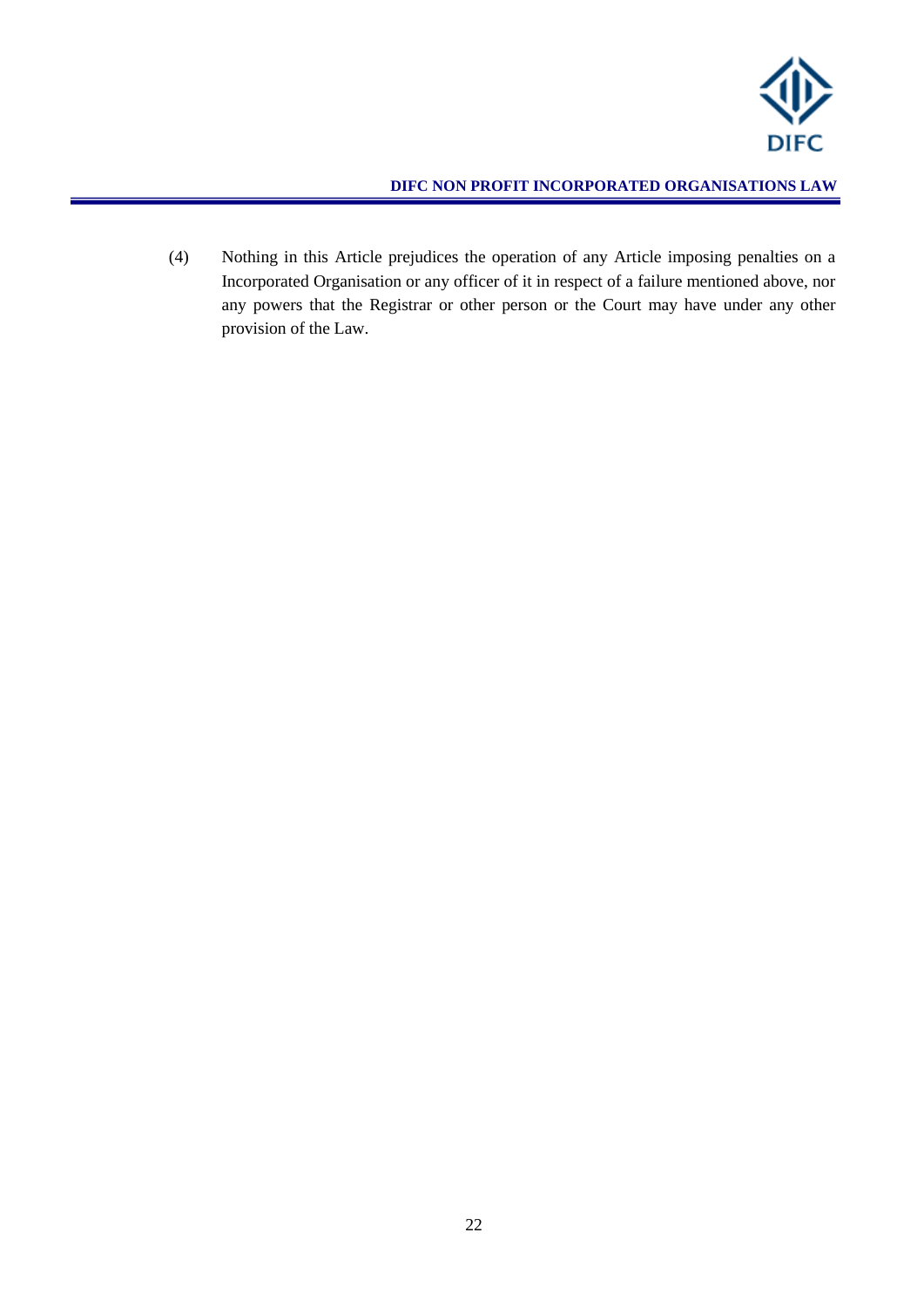

#### <span id="page-22-0"></span>**PART 10: MISCELLANEOUS**

#### <span id="page-22-1"></span>**39. The power to make Regulations**

The Board of the DIFC Authority may make Regulations for the purposes of this Law pursuant to the powers conferred upon it under Article 140 of the Companies Law 2009.

#### <span id="page-22-2"></span>**40. Publication by the Registrar**

- (1) The Registrar shall make available to the public without undue delay after their making or issuing:
	- (a) Regulations made by the Board of Directors of the DIFCA; and
	- (b) Guidance in the form of:
		- (i) guidance made and issued by the Registrar under the Law; and
		- (ii) a standard or code of practice issued by the Registrar under the Law which has not been incorporated into the Regulations.
- (2) The Registrar may publish in such form and manner as it regards appropriate information and statements relating to the practices and procedures of the Registrar, decisions of the Court, and any other matters which the Registrar considers relevant to the conduct of affairs in the DIFC.
- (3) Publications made under this Article may be provided with or without charge as the Board of Directors of the DIFC Authority may determine.

#### <span id="page-22-3"></span>**41. Waivers and modification of Law or Regulations**

- (1) In this Article, a reference to a "relevant provision" is a reference to:
	- (a) any provision of the Law which is expressed to be subject to this Article; or
	- (b) any provision of the Regulations.
- (2) The Registrar may:
	- (a) on the application of a person; or
	- (b) with the consent of a person;

by means of a written notice provide that one or more relevant provision either:

(c) shall not apply in relation to such person; or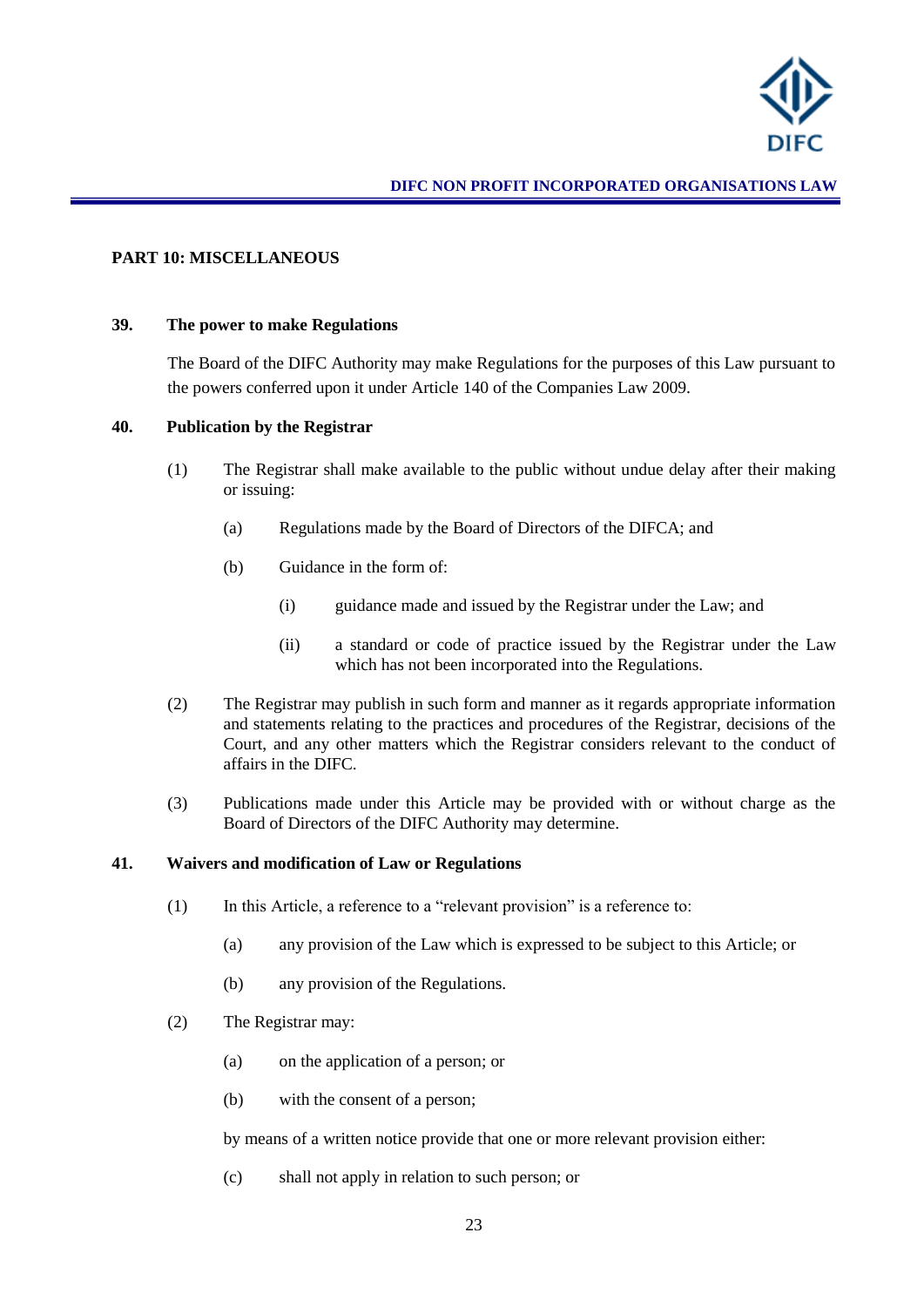

- (d) shall apply to such person with such modifications as are set out in the written notice.
- (3) A written notice may be given subject to conditions.
- (4) A person to whom a condition specified in a written notice applies must comply with the condition. In the event of failure to comply with a condition, the Registrar may, without limiting any other powers that he may have, apply to the Court for an order, including an order that the person must comply with the condition in a specified way.
- (5) Unless the Registrar is satisfied that it is inappropriate or unnecessary to do so, he must publish a written notice in such a way as he considers appropriate for bringing the notice to the attention of:
	- (a) those likely to be affected by it; and
	- (b) others who may be likely to become subject to a similar notice.
- (6) The Registrar may:
	- (a) on his own initiative or on the application of the person to whom it applies, withdraw a written notice; or
	- (b) on the application of, or with the consent of, the person to whom it applies, vary a written notice.
- (7) The Board of Directors of the DIFCA may make Regulations in connection with the provision of a written notice under this Article, including Regulations prescribing procedures for the making of applications and providing of consents.

#### <span id="page-23-0"></span>**42. Application of the Insolvency Law**

The Insolvency Law shall apply to an Incorporated Organisation, except where the context otherwise requires, with the following modifications:

- (a) reference to a Company shall include references to an Incorporated Organisation;
- (b) references to a director or an officer of a Company shall include references to a Founding Member;
- (c) references to other provisions of the Companies Law shall include references to those provisions as they apply to an Incorporated Organisation in accordance with this Law;
- (d) references to the articles of a Company shall include references to the Charter of Organisation of an Incorporated Organisation;
- (e) references to a meeting of a Company shall include references to a meeting of the Founding Members of an Incorporated Organisation; and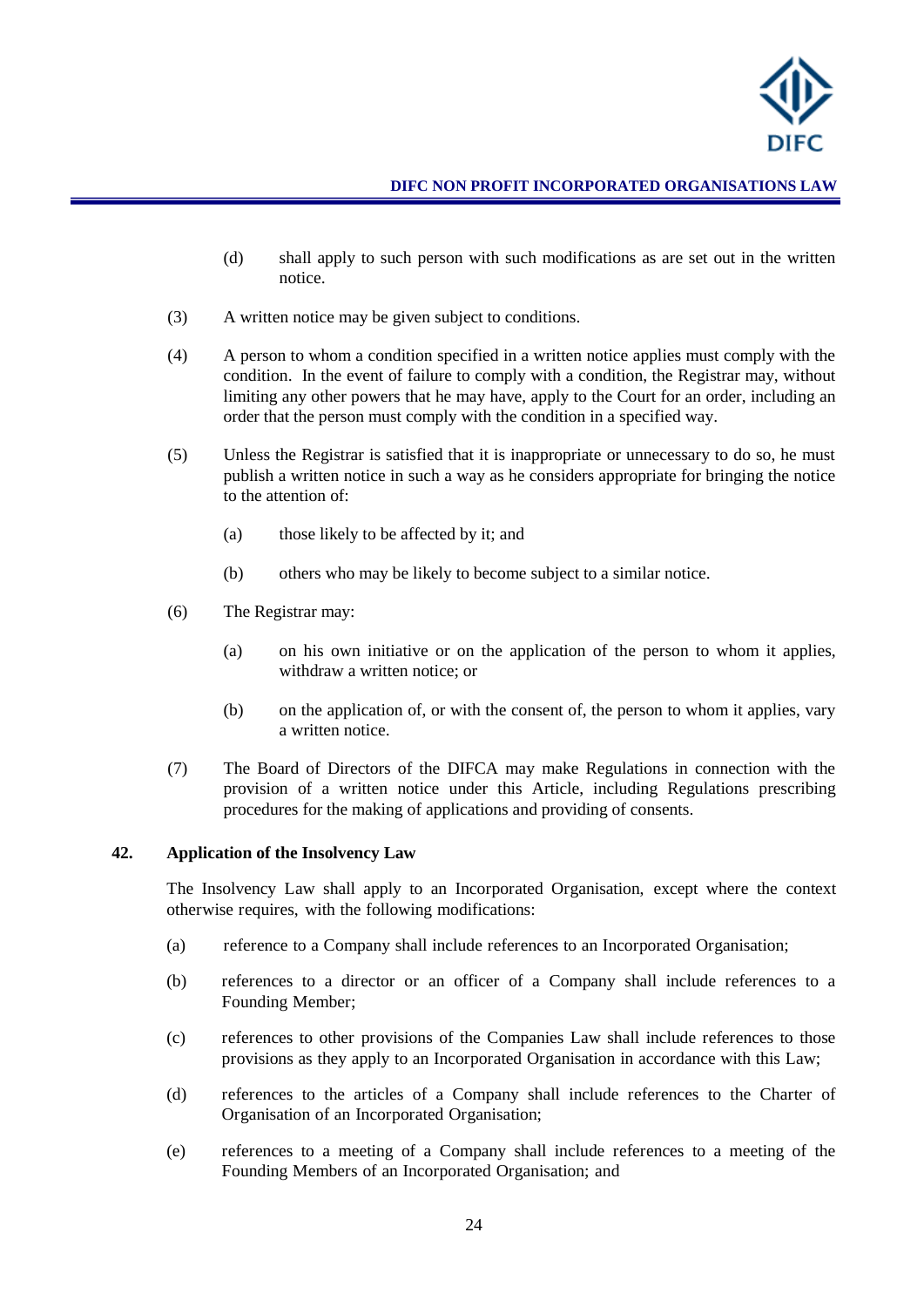

(f) such further modifications as the context requires for the purpose of giving effect to that legislation as applied by this Law.

#### <span id="page-24-3"></span><span id="page-24-0"></span>**43. Obligation of disclosure to the Registrar**

- (1) Subject to Article 4[3\(2\),](#page-24-2) an Incorporated Organisation or an auditor of an Incorporated Organisation shall disclose to the Registrar any matter which reasonably tends to show one of the following:
	- (a) a contravention, or likely contravention of a provision of the Law or Regulations or other legislation administered by the Registrar;
	- (b) a failure, or likely failure, to comply with any obligation to which a person is subject under such legislation; or
	- (c) any other matter as the Board of Directors of the DIFCA may prescribe in Regulations;

which may be attributable to the conduct of the relevant Incorporated Organisation or its officers, employees or agents.

- <span id="page-24-2"></span>(2) Article 4[3\(1\)](#page-24-3) shall not apply to the extent that compliance with such requirement would disclose a Privileged Communication.
- (3) An Incorporated Organisation shall establish and implement appropriate systems and internal procedures to enable its compliance with Article 4[3\(1\).](#page-24-3)
- (4) Any provision in an agreement between an Incorporated Organisation and an officer, employee, agent or auditor is void in so far as it purports to hinder any person from causing or assisting an Incorporated Organisation to comply with an obligation under Article 4[3\(1\).](#page-24-3)
- <span id="page-24-4"></span>(5) No person shall be subjected to detriment or loss or damage merely by reason of undertaking any act to cause or assist an Incorporated Organisation to comply with an obligation under Article 43(1).
- (6) A Court may, on application of an aggrieved person, make any order for relief where the person has been subjected to any such detriment or loss or damage referred to in Article 4[3\(5\).](#page-24-4)

#### <span id="page-24-1"></span>**44. Disclosures to the Registrar**

A person is neither liable to a proceeding, nor subject to a liability, nor in breach of any duty, merely by reason of the giving of information or production of a document by the person to the Registrar:

(a) in good faith; and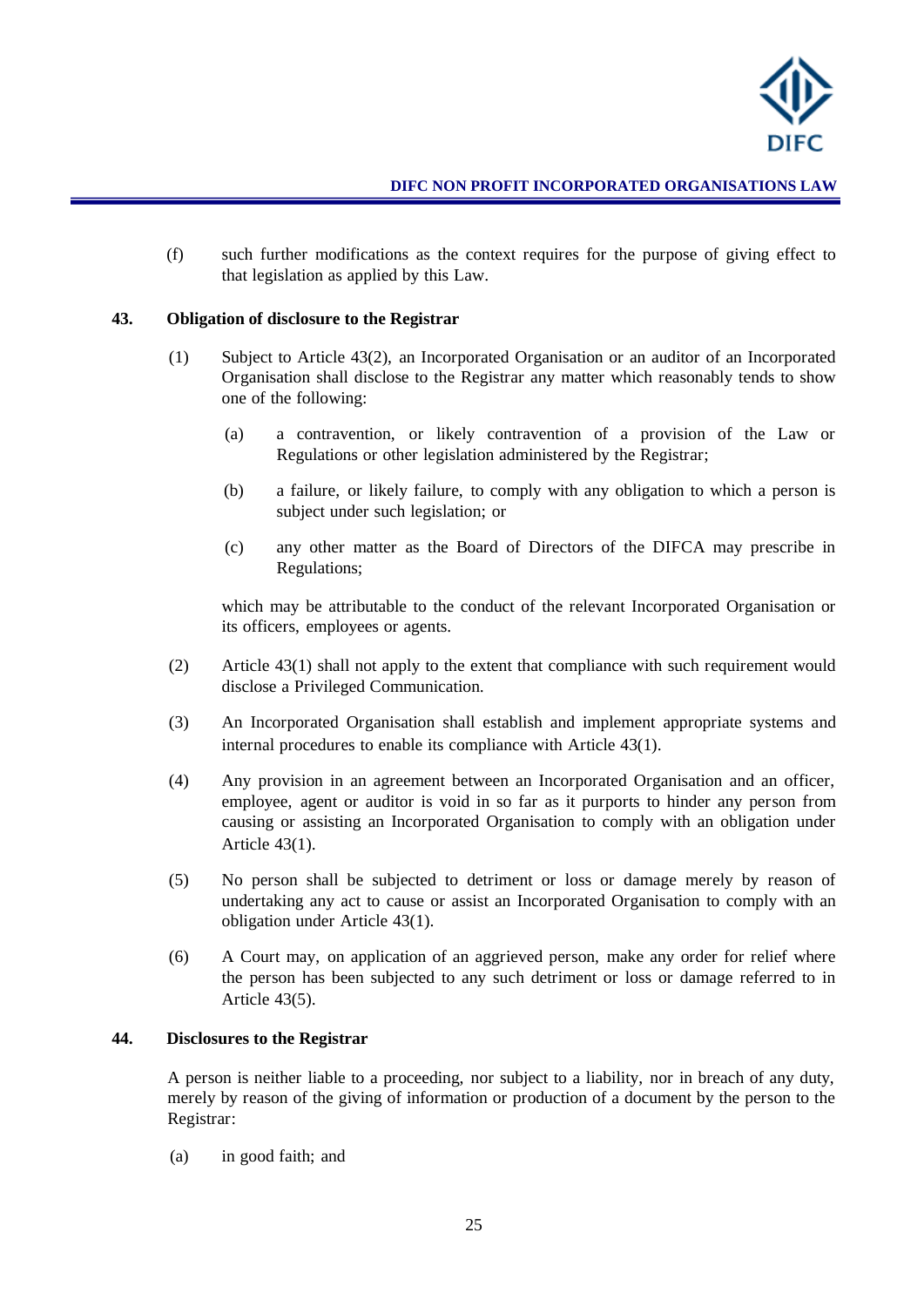

(b) in reasonable belief that the information or document is relevant to any functions of the Registrar;

whether such information or document is given or produced pursuant to a requirement at law or otherwise.

#### <span id="page-25-0"></span>**45. Public Register**

- (1) The Registrar shall publish and maintain a register of current and past registrations of Incorporated Organisations in such manner as may be prescribed in the Regulations.
- (2) The Registrar shall make a reasonably current version of any register maintained under this Article freely available for viewing by the public during the normal business hours of the Registrar.

#### <span id="page-25-1"></span>**46. Language**

The Registrar may require communication to which it is a party to be conducted in the English language.

#### <span id="page-25-2"></span>**47. Fees**

- (1) An Incorporated Organisation shall pay the fees applicable to an Incorporated Organisation, including annual licensing fees, as prescribed in the Regulations.
- (2) For the avoidance of doubt, the DIFC Operating Regulations (OR) shall not apply to Incorporated Organisations.

#### <span id="page-25-3"></span>**48. Provisions for existing non profit Companies**

- (1) A non profit Company in existence at the date of entry into force of this Law shall not be required to re-incorporate as an Incorporated Organisation under this Law provided it complies with this Law and has obtained the written approval of the Registrar.
- (2) The Registrar may require a non profit Company to do any act or thing, including amending its articles of association, to ensure compliance with this Law and the Regulations.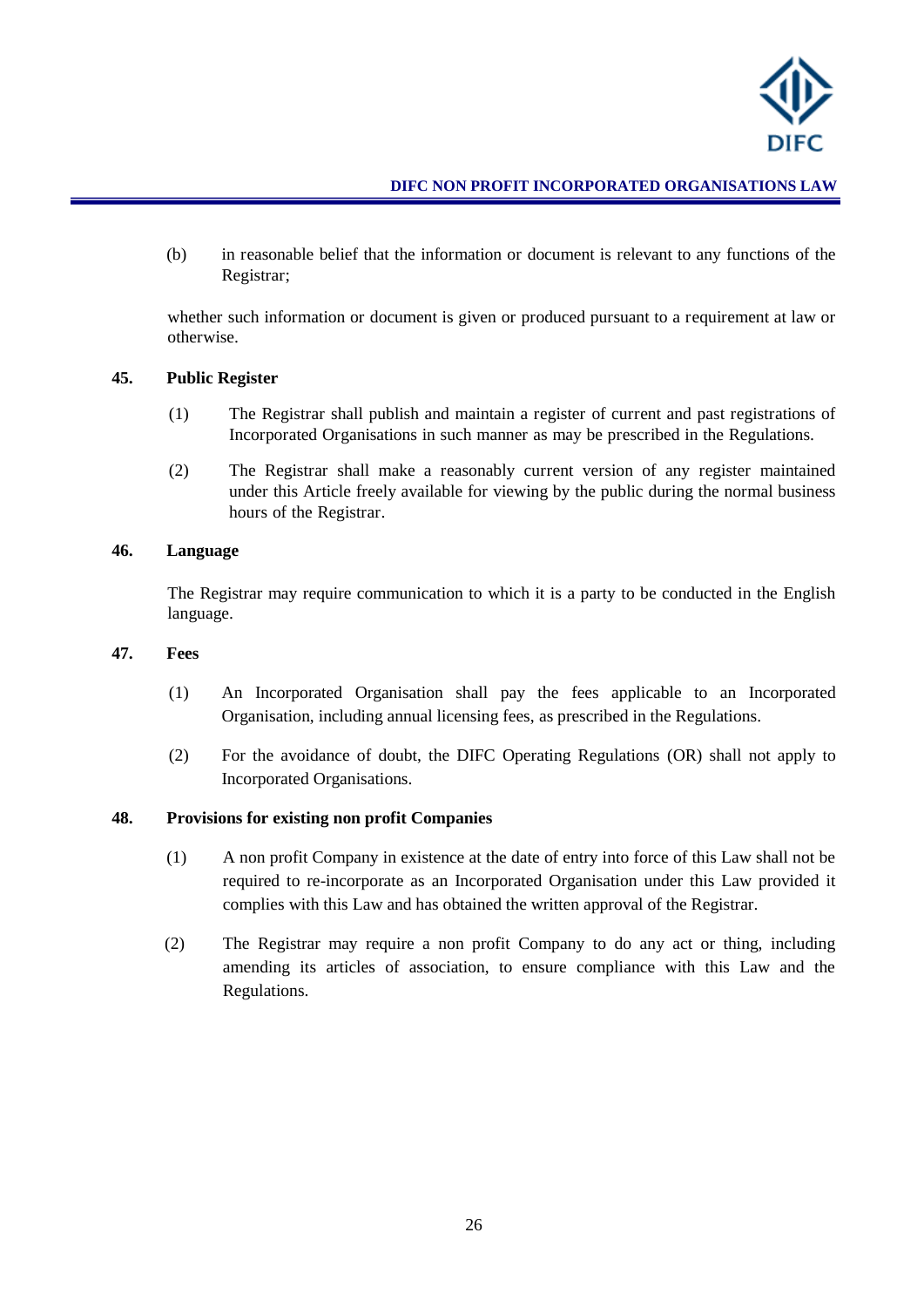

#### <span id="page-26-0"></span>**SCHEDULE 1**

#### **1. Rules of Interpretation**

- (1) In this Law, a reference to:
	- (a) a statutory provision includes a reference to the statutory provision as amended or re-enacted from time to time;
	- (b) a person includes any natural person, body corporate or body unincorporate, including a company, partnership, unincorporated association, government or state;
	- (c) an obligation to publish or cause to be published a particular document shall, unless expressly provided otherwise in this Law, include publishing or causing it to be published in printed or electronic form;
	- (d) unless stated otherwise, a day means a calendar day. If an obligation falls on a calendar day which is either a Friday or a Saturday or an official UAE holiday in the DIFC, the obligation shall take place on the next calendar day which is a business day;
	- (e) a year shall mean a year of the Gregorian calendar;
	- (f) the masculine gender includes the feminine;
	- (g) "dollar" or "\$" is a reference to United States Dollars unless the contrary intention appears.
- (2) The headings in the Law shall not affect its interpretation.

#### **2. Legislation in the DIFC**

References to legislation in the Law shall be construed in accordance with the following provisions:

- (a) Federal Law is law made by the federal government of the United Arab Emirates;
- (b) Dubai Law is law made by the government of the Emirate of Dubai;
- (c) DIFC Law is law made by the Ruler of Dubai;
- (d) the Law is the Non Profit Organisations Law, DIFC Law No. 6 of 2012, made by the Ruler of Dubai;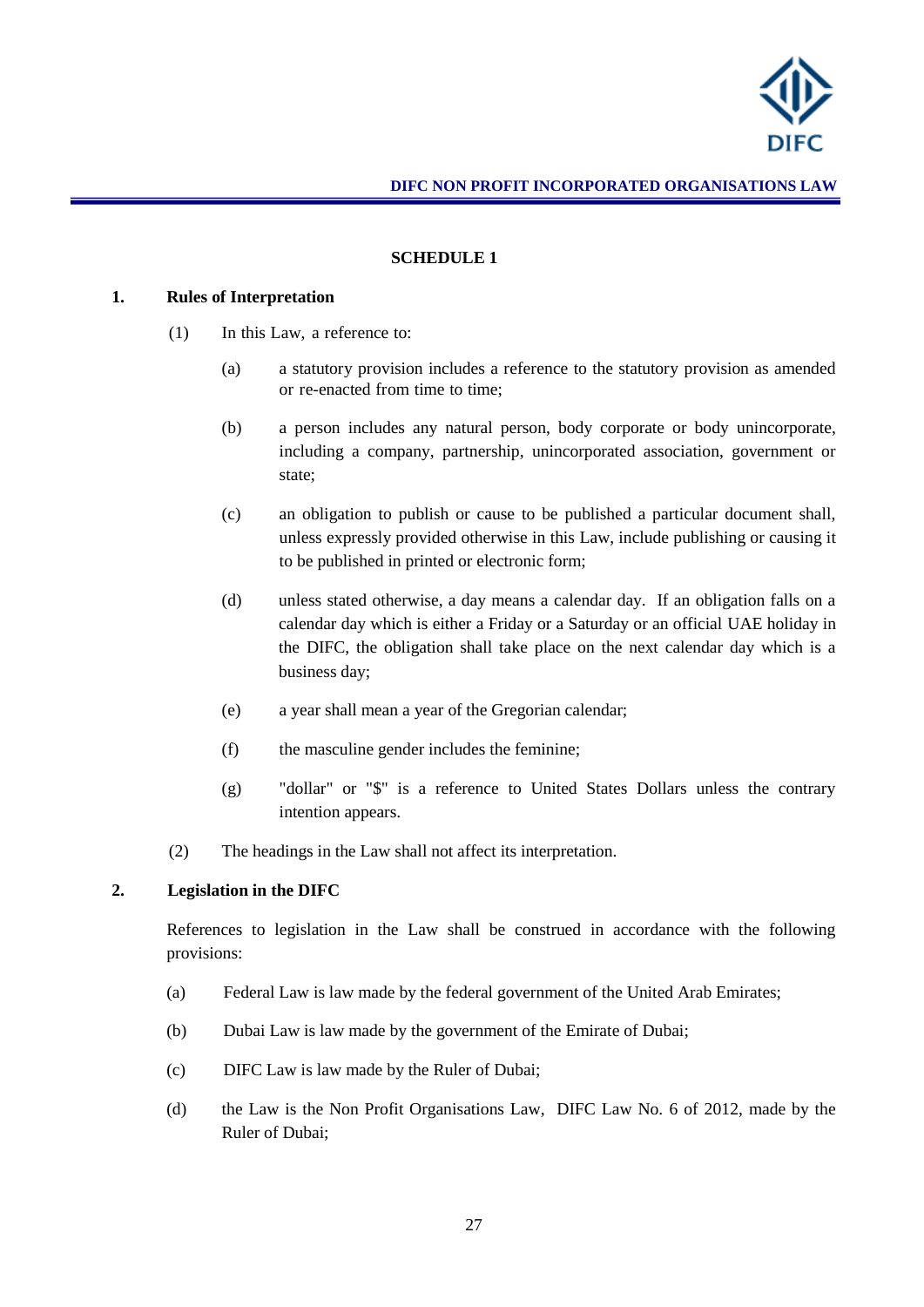

(e) the Regulations are legislation made by the Board of Directors of the DIFC Authority and are binding in nature.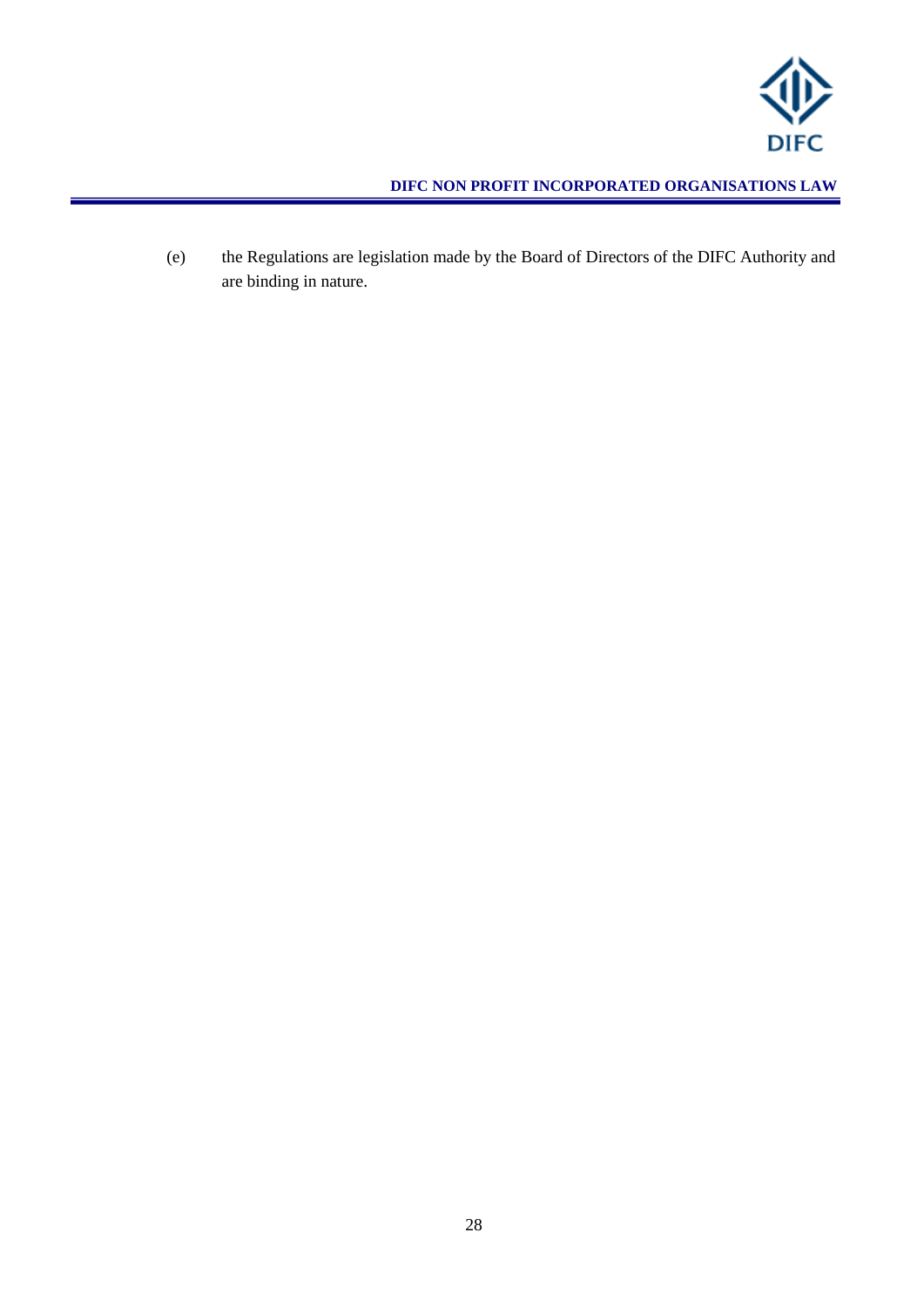

# **3. Defined Terms**

In the Law, unless the context indicates otherwise, the defined terms listed below shall have the corresponding meanings:

| <b>Terms</b>                   | <b>Definition</b>                                                                                                                                                                                                                                                                                                                                                                                                                        |
|--------------------------------|------------------------------------------------------------------------------------------------------------------------------------------------------------------------------------------------------------------------------------------------------------------------------------------------------------------------------------------------------------------------------------------------------------------------------------------|
| <b>Authorised Purposes</b>     | Means the purposes for which an Incorporated<br>Organisation can, subject<br><b>DIFC</b><br>to<br>laws<br>and<br>regulations, carry out activities under this Law. The<br>purpose shall be limited to the following:<br>professional and financial services organisations<br>(a)<br>to the extent that their scope is not considered as<br>providing Financial Services as prescribed in the<br>General Module of the DFSA Rulebook; and |
|                                | any other ancillary purposes related to promotion<br>(b)<br>and development of financial services and related<br>activities subject to the approval and discretion of<br>the Registrar.                                                                                                                                                                                                                                                  |
| Board                          | Means the governing body of the Incorporated<br>Organisation composed of Founding Members.                                                                                                                                                                                                                                                                                                                                               |
| <b>Charter of Organisation</b> | Means the Charter of Organisation of an Incorporated<br>Organisation as filed with the Registrar.                                                                                                                                                                                                                                                                                                                                        |
| Companies Law                  | Means the Companies Law 2009.                                                                                                                                                                                                                                                                                                                                                                                                            |
| Company                        | Has the same meanings given to it under the<br>Companies Law.                                                                                                                                                                                                                                                                                                                                                                            |
| Court                          | The DIFC Courts as established under Dubai Law.                                                                                                                                                                                                                                                                                                                                                                                          |
| <b>DFSA</b>                    | the Dubai Financial<br>Means<br>Services<br>Authority<br>established under Dubai Law.                                                                                                                                                                                                                                                                                                                                                    |
| <b>DIFC</b>                    | Means the Dubai International Financial Centre.                                                                                                                                                                                                                                                                                                                                                                                          |
| <b>DIFC</b> Authority          | The Dubai International Financial Centre Authority<br>established under Dubai Law.                                                                                                                                                                                                                                                                                                                                                       |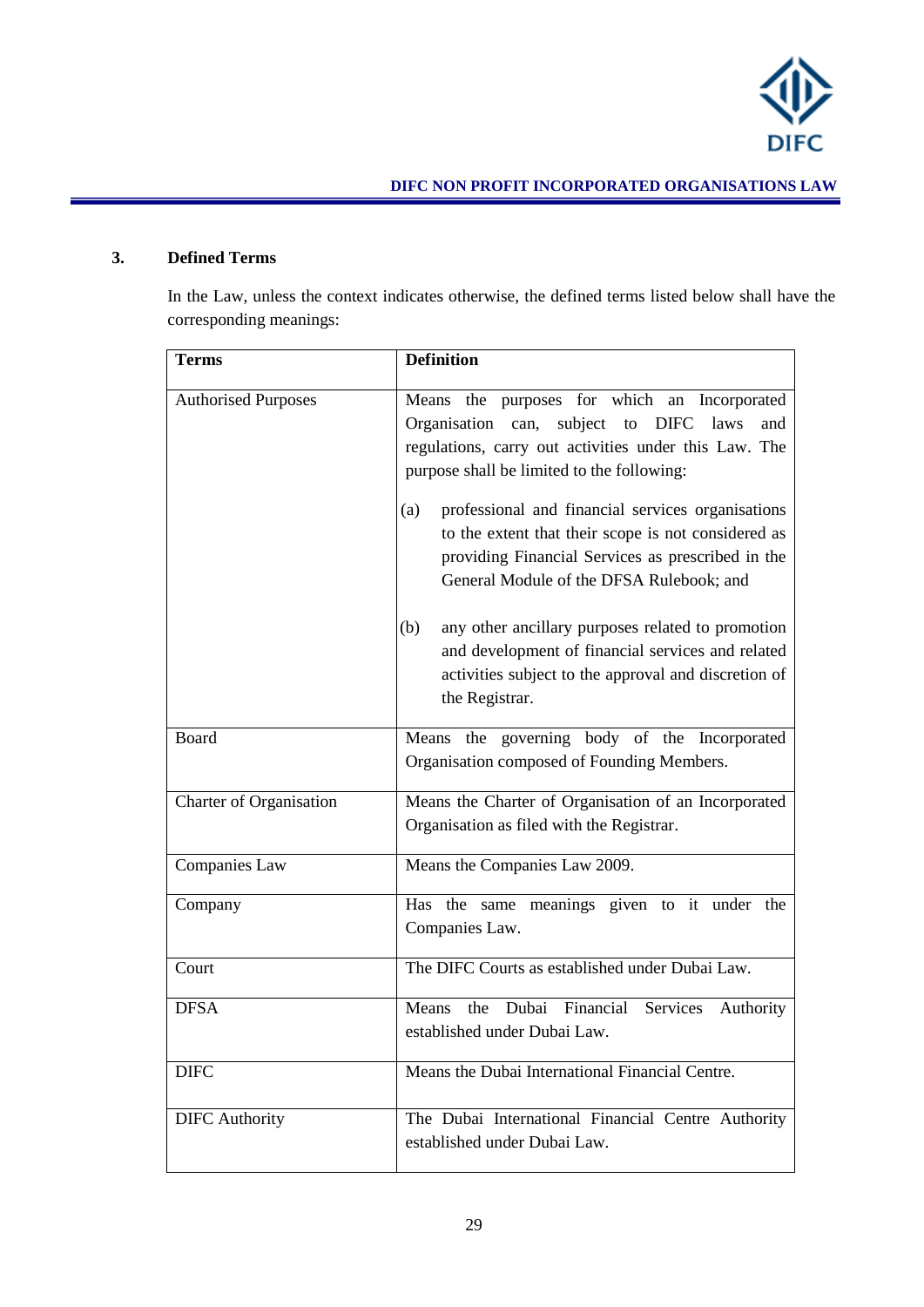

| <b>Financial Services</b>        | Has the meaning prescribed in the General module of                                                                                                                                                                                                                                  |
|----------------------------------|--------------------------------------------------------------------------------------------------------------------------------------------------------------------------------------------------------------------------------------------------------------------------------------|
|                                  | the DFSA Rulebook.                                                                                                                                                                                                                                                                   |
| <b>Founding Member</b>           | (1) Means a person that:                                                                                                                                                                                                                                                             |
|                                  | has signed the application to incorporate an<br>(a)<br>Incorporated Organisation in the DIFC; or                                                                                                                                                                                     |
|                                  | has been appointed by Special Resolution of<br>(b)<br>the Board as a Founding Member.                                                                                                                                                                                                |
|                                  | (2) A Founding Member shall be resident in the UAE.                                                                                                                                                                                                                                  |
| <b>General Meeting</b>           | meeting of the Founding Members of<br>A<br>an<br>Incorporated Organisation. A General Meeting may<br>be called by at least 21 days' notice in writing by any<br>Founding Member.                                                                                                     |
| <b>Incorporated Organisation</b> | Means a non-profit organisation which is incorporated<br>in the DIFC pursuant to this Law.                                                                                                                                                                                           |
| <b>Insolvency Law</b>            | Means the Insolvency Law, DIFC Law No. 3 of 2009<br>as amended from time to time and it includes any<br>regulations made under such law.                                                                                                                                             |
| Law                              | the Non Profit Incorporated Organisations Law 2011.                                                                                                                                                                                                                                  |
| Licence                          | the licence issued by the Registrar in<br>Means<br>accordance with the Regulations.                                                                                                                                                                                                  |
| Member                           | Means a person that has been accepted as a member in<br>the Incorporated Organisation in accordance with the<br>Charter of Organisation and has paid the due<br>membership fees up to date. A Member shall not be<br>involved in the management of the Incorporated<br>Organisation. |
| Registrar                        | Means the Registrar of Companies as defined in the<br>Companies Law 2009.                                                                                                                                                                                                            |
| Regulations                      | Means the Regulations made under this Law by the<br>Board of Directors of the DIFC Authority and are                                                                                                                                                                                 |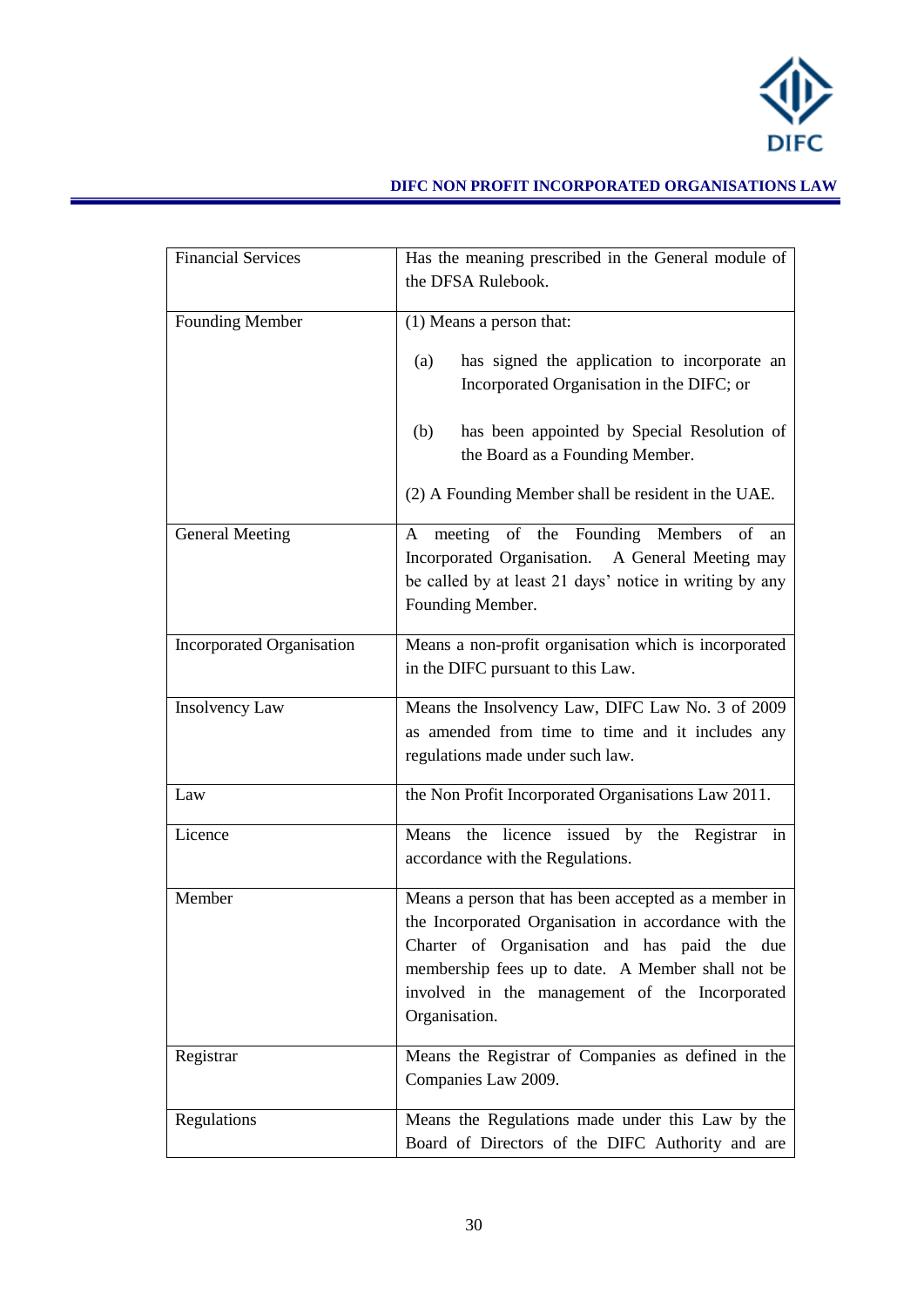

|                           | binding in nature                                                                                                                                                                                                                                                                                                                                            |
|---------------------------|--------------------------------------------------------------------------------------------------------------------------------------------------------------------------------------------------------------------------------------------------------------------------------------------------------------------------------------------------------------|
| Ruler                     | The Ruler of the Emirate of Dubai.                                                                                                                                                                                                                                                                                                                           |
| <b>Standard Charter</b>   | Means the standard charter of an Incorporated<br>Organisation prescribed in the Regulations.                                                                                                                                                                                                                                                                 |
| <b>Special Resolution</b> | Means a resolution passed by the votes of Founding<br>Members holding membership rights representing more<br>than 75% of the total memberships of the Organisation<br>present at the meeting or, where proxies are allowed,<br>by proxy, at a General Meeting for which notice<br>specifying the intention to propose the resolution has<br>been duly given. |
| UAE                       | Means the United Arab Emirates.                                                                                                                                                                                                                                                                                                                              |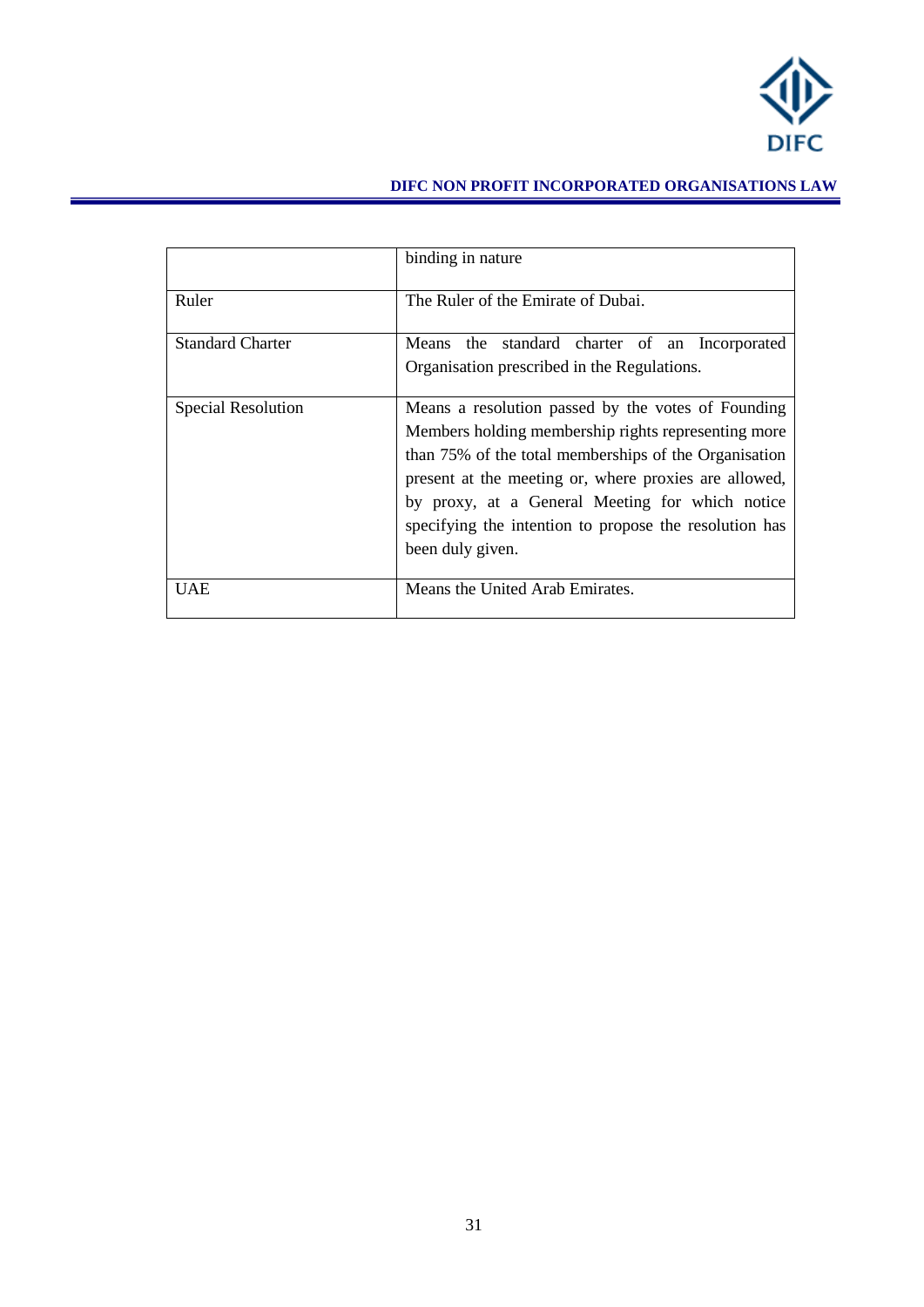

## **SCHEDULE 2**

## **CONTRAVENTIONS WITH FINES STIPULATED**

<span id="page-31-0"></span>

| Article of the                | General nature of contravention                                              | Maximum            |
|-------------------------------|------------------------------------------------------------------------------|--------------------|
| Law creating<br>contravention |                                                                              | fine               |
| 9(1)                          | Incorporated Organisation carries on purposes other than                     | <b>US\$ 25,000</b> |
|                               | <b>Authorised Purposes</b>                                                   |                    |
| 10(1)                         | Incorporated Organisation carries on activities for the                      | <b>US\$ 25,000</b> |
|                               | purposes of commercial or financial gain                                     |                    |
| 10(2)                         | Incorporated Organisation distributes profits or revenues                    | <b>US\$ 10,000</b> |
|                               | from its activities to Founding Members or Members                           |                    |
| 16(1)                         | Failure to maintain a registered office in the DIFC                          | <b>US\$ 2,000</b>  |
| 17                            | Failure to have the name of the Incorporated Organisation                    | <b>US\$ 1,000</b>  |
|                               | on correspondence                                                            |                    |
| 18(2)                         | Failure to have the phrase "Non-Profit Organisation" on                      | <b>US\$ 1,000</b>  |
|                               | company instruments                                                          |                    |
| 20(1)                         | Failure to prepare accounts within the prescribed period                     | <b>US\$ 10,000</b> |
| 20(3)                         | Failure to approve and sign accounts                                         | <b>US\$ 10,000</b> |
| 20(4)                         | Failure to have the accounts examined and reported on by $\vert$ US\$ 10,000 |                    |
|                               | an auditor                                                                   |                    |
| 20(5)                         | Failure to file annual audited accounts within the                           | <b>US\$ 5,000</b>  |